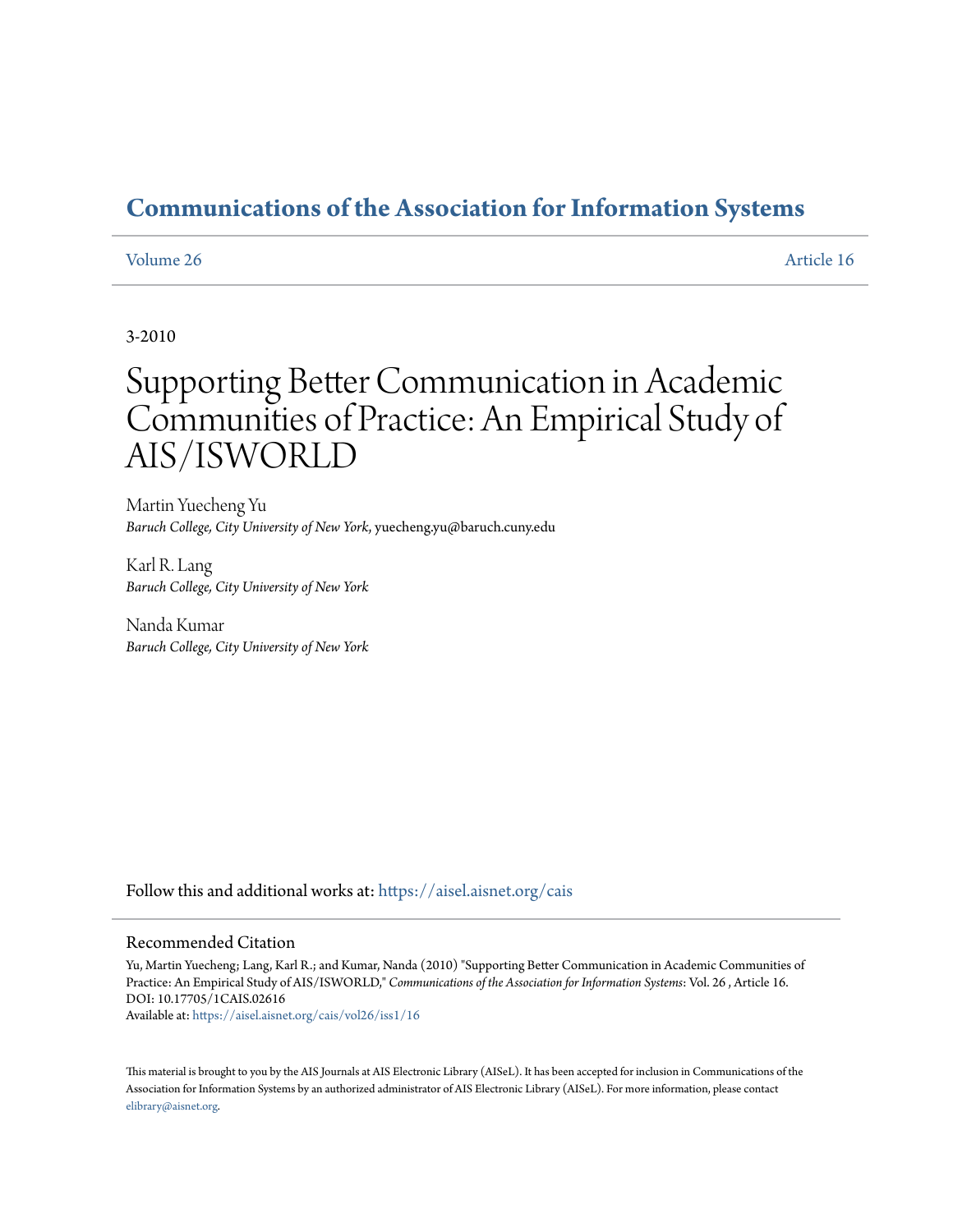# Communications of the Association<br>for Information Systems

#### **Supporting Better Communication in Academic Communities of Practice: An Empirical Study of AIS/ISWORLD**

Martin Yuecheng Yu

*Zicklin School of Business, Department of Computer Information Systems Baruch College, City University of New York Yuecheng.Yu@baruch.cuny.edu*

Karl R. Lang

*Zicklin School of Business, Department of Computer Information Systems Baruch College, City University of New York*

Nanda Kumar

*Zicklin School of Business, Department of Computer Information Systems Baruch College, City University of New York*

# Abstract:

The AIS/ISWorld Mailing List is the premier global communication tool for academics in the information systems area. This paper employs content analysis of archival data to report on an exploratory study of the usage of ISWorld over a four-year period between 2002 and 2006. We develop a coding scheme based on two theoretically distinct levels of communication and examine how ISWorld community members use the mailing list for the purposes of information dissemination, knowledge exchange, and knowledge creation. Our analysis yields important insights regarding the evolution of the ISWorld Mailing List, user characteristics and communication patterns, as well as the alignment between the community's stated organizational goals and the design of the communication tool. Our findings show that the ISWorld Mailing List offers a highly efficient communication tool for knowledge dissemination to the IS community but also that its usage has been shifting more strongly towards information broadcasting and away from interactive knowledge exchange and creation. The paper concludes with some design and governance related recommendations for making ISWorld a more effective communication tool for the IS community.

**Keywords:** Association for Information Systems (AIS), ISWorld, mailing list, interactive communication, online collaboration, knowledge management, knowledge sharing, knowledge construction, content analysis, professional online community, communities of practice (CoP).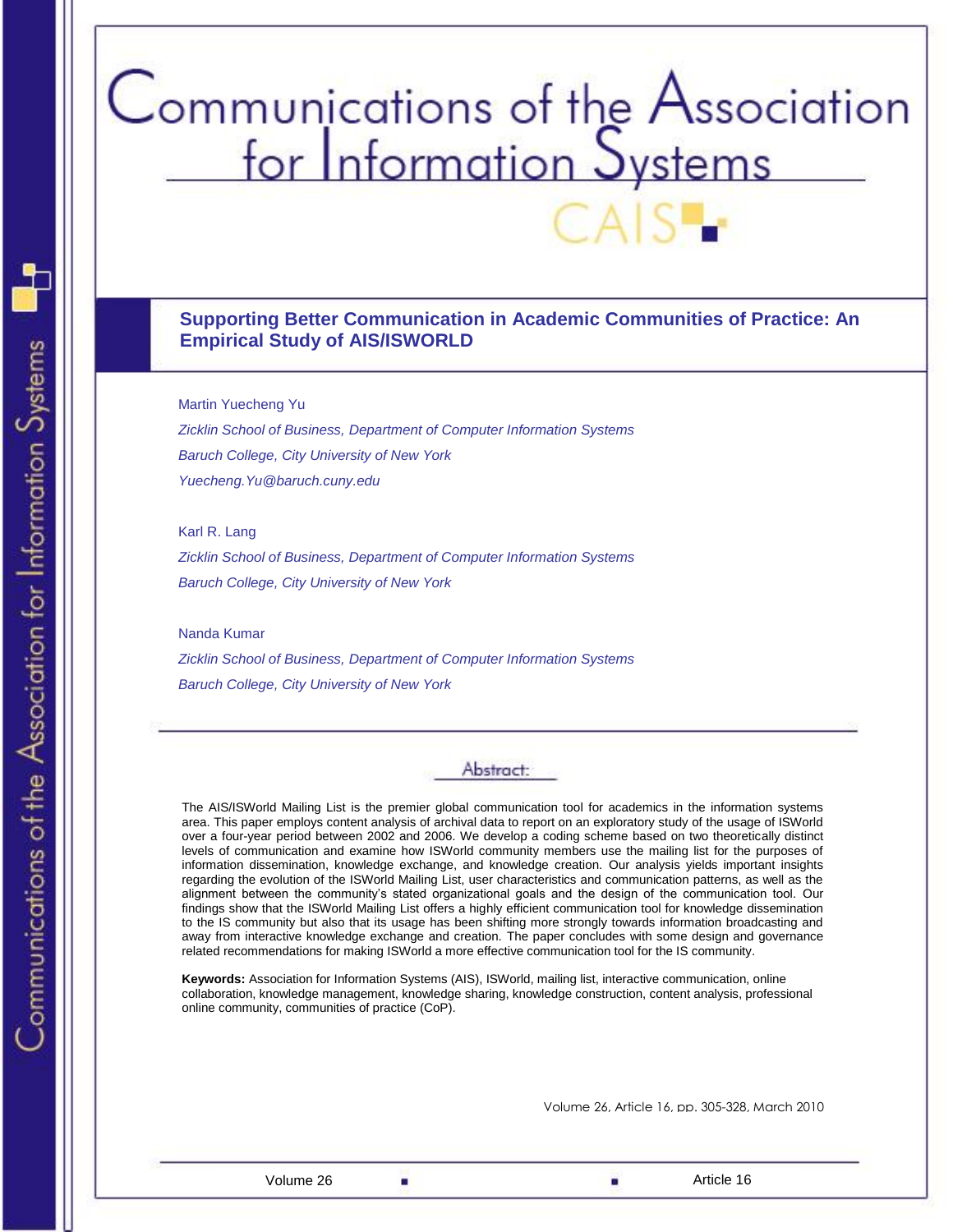#### **Supporting Better Communication in Academic Communities of Practice: An Empirical Study of AIS/ISWORLD**

#### **I. INTRODUCTION**

A community of practice (CoP) refers to a group of people who hold similar domain knowledge or expertise, who communicate informally with one another, and who share knowledge on an ongoing basis [Lave and Wenger, 1991; Wenger et al., 2002]. Innovations in Internet and other information technologies have enabled the development of online communities of practice in which individuals can share knowledge and express opinions about topics of interest and deepen their understanding and expertise through interactive electronic communication [Preece, 2000; Schoberth et al., 2003]. Professional online communities can help organizations and individuals build social contacts and relationships and acquire critical knowledge to answer questions and solve problems [Wenger, 1998; Jones and Rafaeli, 2004].

In the academic area, researchers and educators participate in various virtual communities to pursue and share useful professional, social, and research-related information [Matzat, 2004]. In the Information Systems (IS) area, the Association for Information Systems (AIS) organization and its members constitute the most important community of practice. Their virtual offspring, aisnet.org, offers a number of features and resources for the community, including the widely adopted ISWorld Mailing List. The mailing list is the most dynamic communication tool the AIS has made available for the IS community. Used along with other computer-mediated tools, ISWorld is critical to the fulfillment of the AIS's stated organizational mission and objectives.

In the present study, we investigate the ISWorld Mailing List at both the macro and micro levels. At the macro level, we examine the alignment between the observed performance of the mailing list and the key objectives of the AIS organization, as well as the evolution of the list's communication activities over time. At the micro level, we attempt to profile users' involvement at different communication levels based on their characteristics, such as gender and nationality, and explore the relationships between user characteristics and communication patterns. The main aim of the study is to identify the role ISWorld plays in practice, in terms of helping to fulfill the AIS's objectives. While we find that the list is a very efficient tool for dissemination of knowledge, we also find that the list is gradually moving away from supporting more interactive knowledge construction and exchange. We do believe that the IS World mailing list performs a valuable service in helping disseminate information to the IS academic community, but we hope that the reduced interactivity in the mailing list is compensated for by other tools that could support interactive knowledge exchange. Based on data concerning these aspects, we suggest some guidelines for design-, management-, and governance-related enhancements of ISWorld and related tools in order to improve overall communication effectiveness and to achieve better alignment with the organizational objectives of the AIS.

The paper is organized as follows. In the next section, we briefly introduce the Association for Information Systems, describe the ISWorld Mailing List and highlight the institution's organizational mission. In Section III, we discuss the theoretical foundation and the coding scheme we use in the content analysis of our data. In Section IV, we report on the data collection and content analysis process. In Section V, we present the results of our analysis. In Section VI, we discuss some implications of our study and conclude with suggestions for the AIS on how to better use the ISWorld list and other communication tools on its web site.

#### **II. AIS, AISWORLD NET, AND THE ISWORLD MAILING LIST**

#### **AIS and AISWorld Net**

**Supporting Better Communication in Academic Communities of Practice: An**  The Association for Information Systems was founded in 1994 and is considered the premier global organization for academicians in Information Systems<sup>1</sup>. The AIS has been recognized for taking a leadership role among the various IS research communities [Loebbecke et al., 2003]. Fostering a professional community for IS educators, researchers, and professionals is one of its primary missions. The AIS hosts international conferences, promotes IS research and education, publishes books and journals, and cooperates with other organizations that share similar purposes. Special interest groups have been established for a number of important, specific research areas in the Information Systems discipline. More than twenty local chapters are located in different countries and regions throughout the world.

l Association for Information Systems; http://home.aisnet.org/.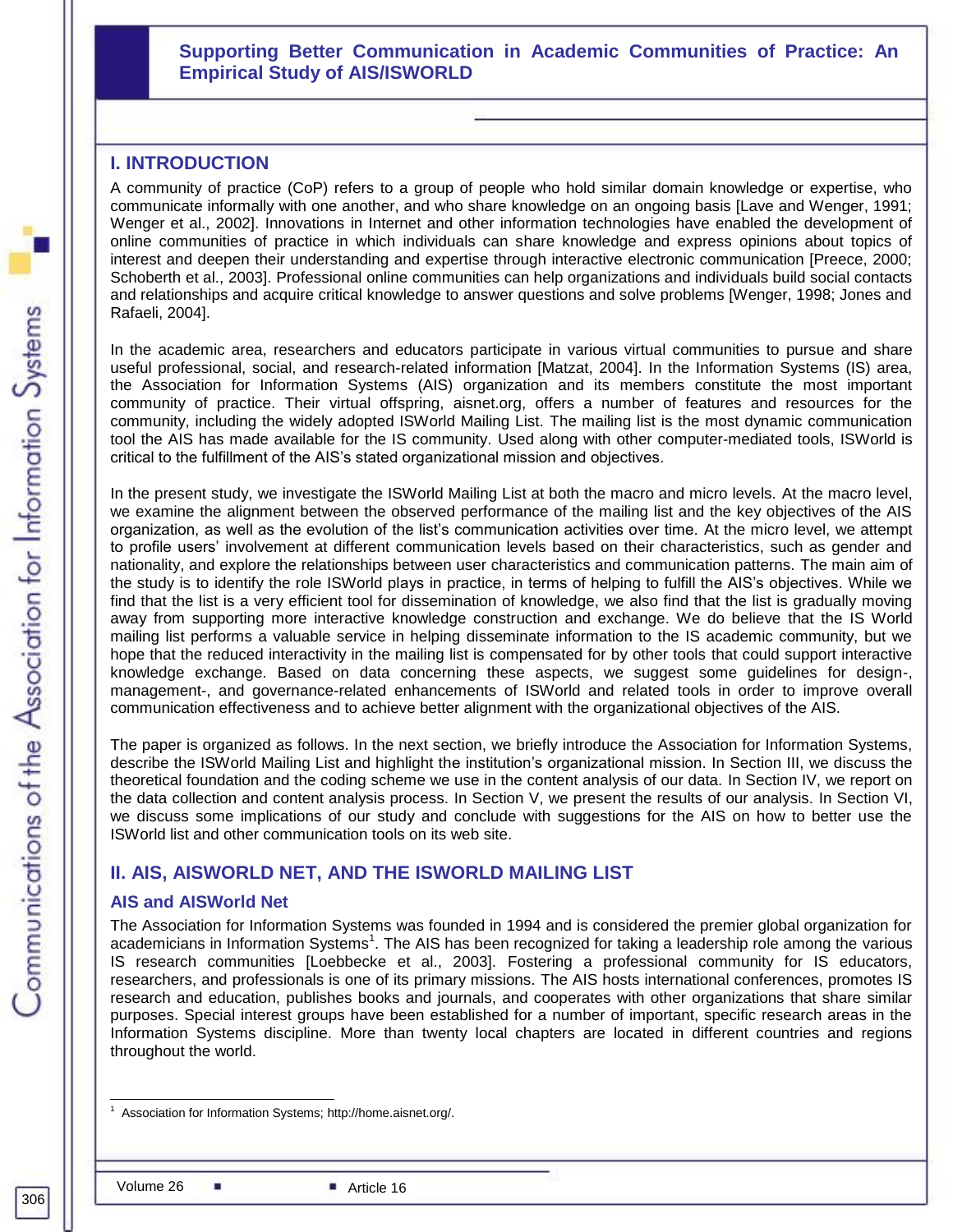Content on the AIS website is organized by categories such as "Today's ISWorld," "Research and Scholarship," "Teaching," "Professional Activities," and "Country and Language Group Pages." The first category, "Today's ISWorld‖, gives an overview of AISWorld Net and and provides access to various knowledge repositories, such as JAIS, CAIS, eLists, eLibrary, and Directory. JAIS and CAIS are two IS journals sponsored by AIS. The eLibrary offers online access to conference proceedings and journal articles. The website also contains a link to a directory of professional affiliations and contact information of individual AIS community members. The link to the eLists section connects its members to three mailing lists, including the subject of our study: the ISWorld Mailing List.

According to the community's mission statement, the website was designed and is maintained to:

*"… provide information management scholars and practitioners with a single entry point to resources related to information systems technology and promote the development of an international information infrastructure that will dramatically improve the world's ability to use information systems for creating, disseminating, and applying knowledge"* [http://www.aisnet .org<sup>2</sup>, emphasis added].

It further lists twelve specific objectives, which we have abstracted, for the purpose of this study, into four general and larger online community goals: knowledge management, social networking and professional development, community development, and universal access (cf. Table 1).

| Table 1: AIS Online Community Goals and Objectives              |                                                                                                                                                                                                       |  |  |  |  |  |  |
|-----------------------------------------------------------------|-------------------------------------------------------------------------------------------------------------------------------------------------------------------------------------------------------|--|--|--|--|--|--|
| <b>General Community Goals</b>                                  | <b>Original Specific Objectives from the Mission Statement</b>                                                                                                                                        |  |  |  |  |  |  |
| <b>Knowledge Management</b>                                     | <b>Knowledge Repository:</b> Providing access to information related to<br>research, teaching, and our professional activities.                                                                       |  |  |  |  |  |  |
|                                                                 | A Learning Organization: Learning through immediate worldwide<br>availability of examples and summaries of phenomena.                                                                                 |  |  |  |  |  |  |
|                                                                 | Theory Development: Seeking to find or formulate theories that will<br>permit the generalization of our experiences and research.                                                                     |  |  |  |  |  |  |
| <b>Social Networking and</b><br><b>Professional Development</b> | Linked to Practice and Policy: Bringing universities, governments, and<br>the private sector more closely together.                                                                                   |  |  |  |  |  |  |
|                                                                 | Builders of the Future: Being at the forefront of the design of a<br>networked global world through action research. (Helping to build a<br>networked world requires that we help create that world.) |  |  |  |  |  |  |
|                                                                 | Recognizers of Accomplishment: Creating designs that capture and<br>disseminate the contributions of individuals and institutions.                                                                    |  |  |  |  |  |  |
|                                                                 | Distribution Channel: Controlling (i.e., pulling versus pushing) access to<br>the information systems academic marketplace throughout the world.                                                      |  |  |  |  |  |  |
| <b>Community Development</b>                                    | Evaluating the Enterprise: Testing through use and experimentation the<br>systems and knowledge repositories we design and build.                                                                     |  |  |  |  |  |  |
|                                                                 | Open in Operations: Maintaining open access to information about and<br>governance of ISWorld Net.                                                                                                    |  |  |  |  |  |  |
|                                                                 | Distributed in Management: Providing common goals, structure, and<br>tools while leaving implementation in the hands of individuals or<br>institutions.                                               |  |  |  |  |  |  |
| <b>Universal Access</b>                                         | <b>Committed to Freedom:</b> Embracing the democracy of unfettered access<br>to information.                                                                                                          |  |  |  |  |  |  |
|                                                                 | <b>Advocates for Universal Access: Striving for equal access to</b><br>information.                                                                                                                   |  |  |  |  |  |  |

#### **The ISWorld Mailing List**

The ISWorld Mailing List is one of the major online communication channels for members in the IS community. In addition to online communication, various academic conferences and workshops serve as forums in which the ISWorld users may interact in more traditional face-to-face contexts. The ISWorld Mailing List is unique in that it provides global online connections for all IS academic professionals across different regions and specific interests.

l  $2^2$  Retrieved on February 29, 2008.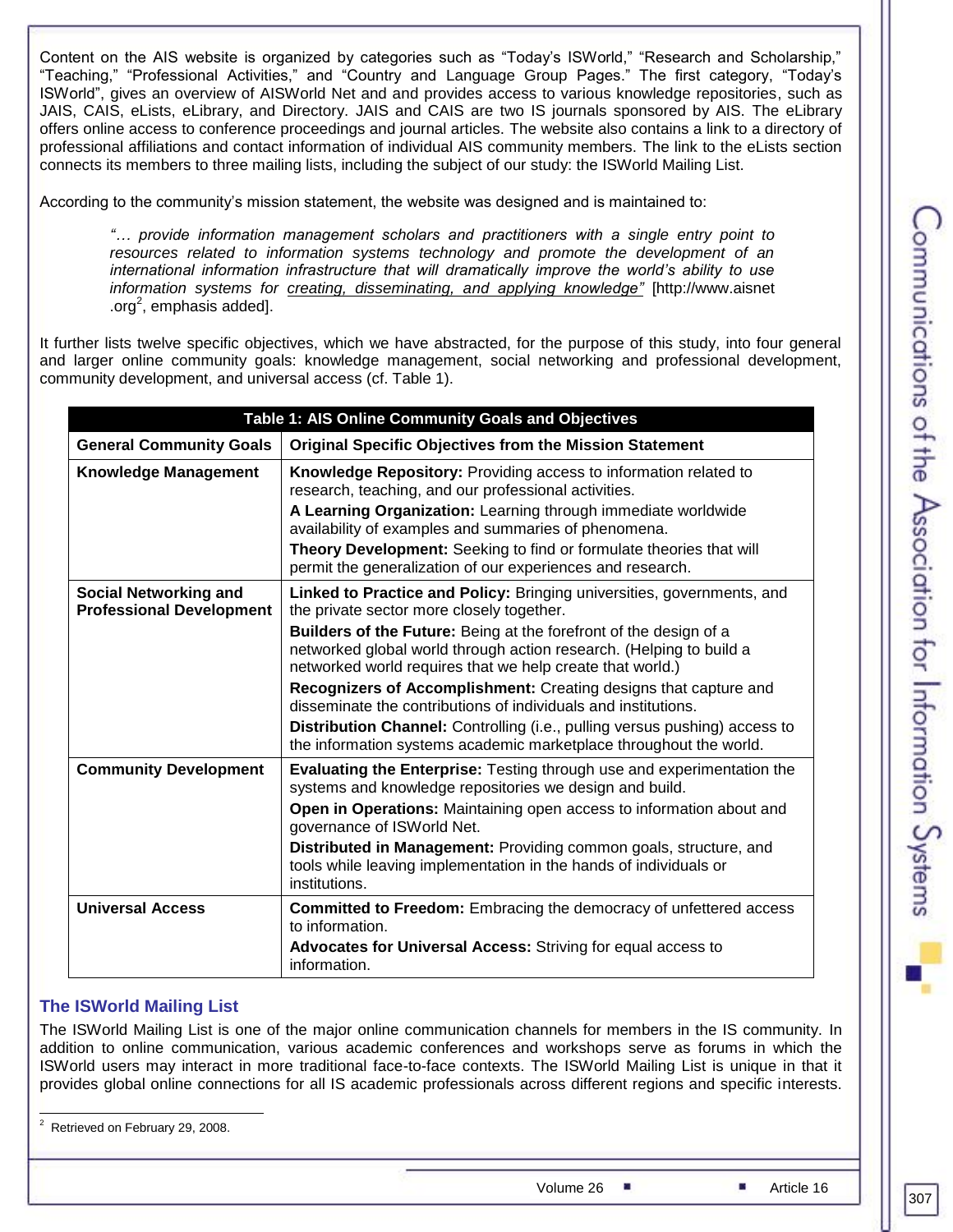Therefore, participation in the ISWorld listserv in the form of either receiving or sending e-mails is considered a leading indicator of member involvement in the AIS community [Te'eni and Schwarz, 2004]. The typical subscribers to ISWorld Net are IS researchers and educators. ISWorld introduces itself as follows [ISWorld Net Webpage,2006].

*"We believe that our worldwide community consists of approximately 5,000 [people] of whom many are accessible through our faculty directory. Approximately 2,500 of them also monitor ISWorld, our discussion list."*

The inaugural ISWorld message was posted on November 14, 1994. From the list's archive, users can retrieve messages from 1994/11/14 to 1998/11/30 and again from 2002/04/01 to the present day. Unfortunately, however, because of technical problems that occurred when the list migrated to a new host system, some messages posted during the period 1994/11/14 through 1998/11/30 were lost. Thus, in this study we take our sample only from the continuous data—that is, the messages posted from 2002/04/01 through 2006/04/30. Since September 2001, list activities have been governed by a set of strict rules (cf. Appendix 1). For example, administrators have enacted a policy of banning advertisements, file attachments, and duplicate postings in order to reduce irrelevant postings and information overload. List members can post any question related to research, teaching, or academic administration on the ISWorld listserv. Readers are encouraged to respond directly to the information-seeker off-list, instead of broadcasting back to the entire community. The information-seeker is then urged, once he or she has collected sufficient responses to the question, to post a summary of such responses to the list. ISWorld discourages off-topic postings and permits discussion only of that which is "directly IS-related and of significant importance to a large majority of ISWorld subscribers [ISWorld Net Webpage, 2006]. These list policies and norms are typical practice in many online professional communities with a large number of subscribers. They help establish focus and relevance, control information overload, and avoid redundancy.

#### **III. THEORETICAL PERSPECTIVE**

In order to analyze list performance and evolving communication patterns, we draw on previous research in the communication studies literature. In particular, we use the construct *interactivity* as a theoretical concept with which to examine the communication patterns of the ISWorld users over a four-year period. We distinguish two levels of communication—one-way communication and two-way communication—to develop the code scheme we used to analyze the observed data. It is important to point out that two-way communication is theoretically linked to two key aspects of knowledge management: (1) knowledge exchange and reuse and (2) knowledge creation and construction.

#### **Interactivity**

Interactivity is a useful construct for mapping out computer-mediated communication [Rafaeli, 1988; Lowry et al., 2009]. It is a process-related construct that is independent of the communication medium. It can vary in intensity depending on the particular task and communication process. The specific implementation of a communication process strongly impacts the level of interactivity that the communication tool can effectively support. People have a need for interaction and a certain level of interactivity during communication can satisfy that specific need as well as motivate people to communicate with others more actively [Rafaeli and Sudweek, 1997]. Theoretically, the interactivity construct is strongly related to various outcomes in communication settings such as acceptance and satisfaction, engagement, performance quality, learning, openness, and sociability [Rafaeli, 1988]. In particular, Lowry et al. [2009] have proposed a computer-mediated communication interactivity model and shown that interactivity improves communication quality and increases process satisfaction among the members of a work group who have participated in the communication process. However, research in human-computer interaction (HCI) has also shown that too much interactivity can cause fragmentation of knowledge work processes, create disruptions, increase cognitive complexity, and thus negatively impact the overall performance of knowledge workers. This applies in particular to knowledge tasks that are well-structured and well understood so that they can be successfully completed at lower levels of interactivity [Gillie and Broadbent, 1989; Reder and Schwab, 1990; Mark, Venolia and Neustaedter, 2003; Gonzales, and Harris, 2005,]. Hence, it is crucial for designers to choose the right level of interactivity when modeling knowledge work processes and implementing communication tools. Knowledge work tasks with different underlying communication processes may require different levels of interactivity to achieve task-efficient performance and user satisfaction (Bailey and Konstan, 2006).

Researchers take different perspectives—related to feature, process, or perception—to define interactivity [McMillan and Hwang, 2002]. It can refer to system features in communication software like search engines or instantmessaging applications. In the process perspective, on the other hand, researchers use interactivity to indicate communication activity. Finally, in the perception perspective, interactivity describes communication that users qualitatively characterize as interactive without any real measures. These three perspectives are neither independent of one another nor mutually exclusive; on the contrary, they are strongly interdependent. The features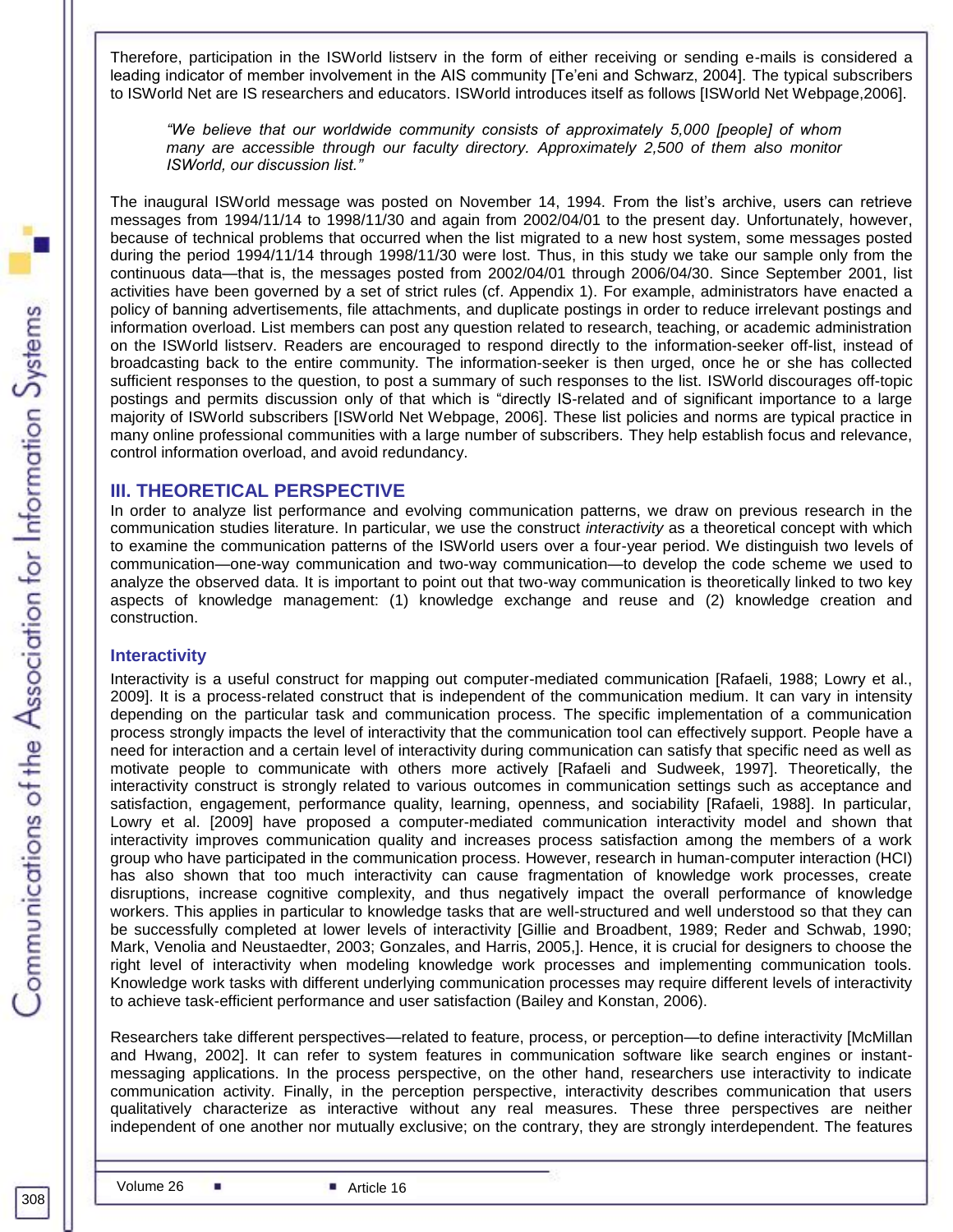of communication media and tools will shape user behavior in terms of different levels of interactivity. Both media features and users' communication activities will affect users' perceptions [McMillan et al., 2003]. But because our study focuses on user activity, we adopt the process perspective as the most appropriate of the three when applying the interactivity construct to develop our framework for content coding and analysis.

Following Rafaeli and Sudweek [1997], and as depicted in Figure 1, we view interactivity as a continuum in which one-way communications represent the lower end of the spectrum and two-way communications the higher end. One-way communication refers to messages that originate from a sender who communicates declarative information to an audience that can comprise a single person or groups of various sizes. The information flow in one-way communication is largely in one direction only, from the sender to the audience, with little or no opportunity for the recipients to provide feedback. Figure 1 illustrates a one-way communication as a process where user U1 is sending a single message (M1) to the intended audience (online community). Examples of one-way communication processes include announcements, broadcasts, and monologues. Two-way communication, on the other hand, refers to message exchanges that start with a message from an original sender to the audience but then allow recipients to respond to the original message. The information flow in two-way communication is bi-directional. The complexity of two-way forms of communications can vary substantially, depending on the specific structure of the underlying communication process. Differently structured two-way communication processes trade-off level of communication complexity with interactivity.

For example, Figure 1 shows a simple two-way communication process (which Rafaeli also calls reactive two-way communication) where the original sender (U1) sends out message M1 to the entire community and some recipients (e.g., U2, U3, U4) react by sending messages (M2, M3, M4) that respond to M1 back to U1, who in turn may or may not decide to send out a follow-up message responding to the feedback she received (e.g., commenting on or summarizing M2, M3, M4). In this case interactivity is supported, but interactivity is limited in that users U2, U3, and U4 cannot interact directly with each other. For example, user U2 will not be able to see the response messages M3 or M4 that were sent by other users and relies on the original sender U1 to act as an intermediary and relay relevant information back to the community. While this specific, reactive, and sequential structure limits interactivity in the communication processes, it gives the original sender control which she can exercise to keep the communication focused and goal-oriented. This kind of reactive two-way communication can be an efficient way of designing tools to support well-structured information-seeking tasks like, for example, query-response exchanges.



309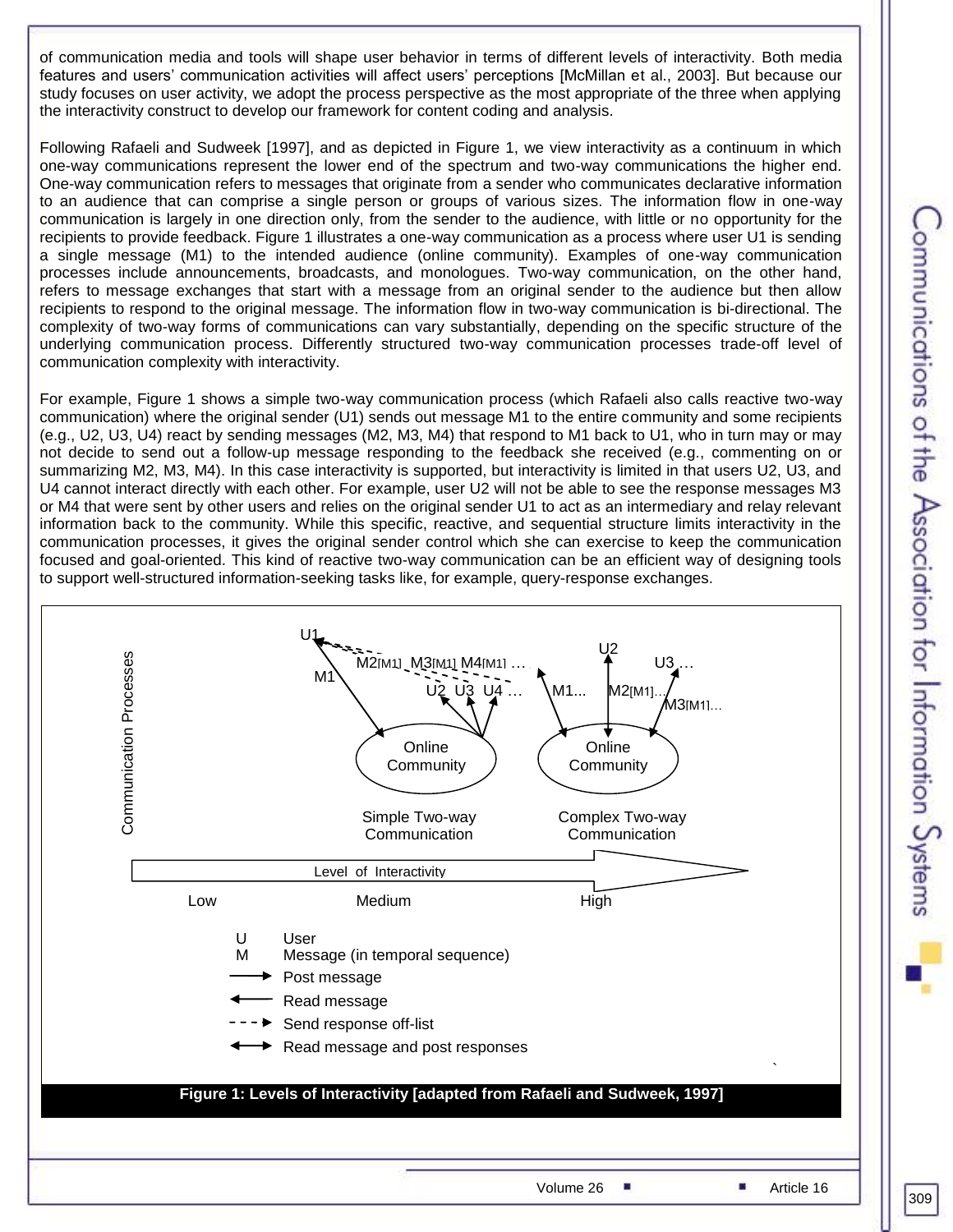Finally, Figure 1 also shows a depiction of a complex (or fully interactive) communication process in which any user can jump into a discussion in any sequence and send new messages to the community that respond to both the content of previous messages on the current topic, as well as to the process of the previous message exchange. This structure is highly interactive, promotes the sharing of ideas, recommendations, and opinions from multiple perspectives, and is particularly suited for unstructured knowledge tasks and exploration of novel problems. In this case, the originator of the discussion retains very little control over the process, which can easily move in different directions with unanticipated outcomes and undefined closure. An open-discussion forum would be an example of a complex communication process that is characterized by high levels of interactivity.

It has been theorized that the higher the level of interactivity of a particular medium, the more it can satisfy people's need for interaction [Rafaeli and Sudweek, 1997] and increase user performance and process-outcome quality [e.g., Sicilia et al., 2005]. Empirical studies also indicate that the presence of high levels of interactivity may not only positively influence user satisfaction with respect to the communication media, but may also positively impact active user participation in the media [Ghose and Dou, 1998; Coyle and Thorson, 2001; Teo et al., 2003]. The literature on communities of practice suggests that community development requires its members to conduct interactive communications regularly on the issues that are relevant to their knowledge domain [Wenger et al., 2002].

#### **Interactivity and Knowledge Management**

The different levels of interactivity presented in Figure 1 are all present in the ISWorld Mailing List. People routinely broadcast messages containing information and knowledge through one-way communication channels to the entire ISWorld user community. To that extent, one-way communication processes are the preferred method to support information dissemination. For other purposes, such as exchanging existing knowledge and creating new knowledge, members of the list use two-way communication processes. A simple two-way communication in the form of a query-collection-resubmission process, supports knowledge exchange and reuse in the community. Following standard list practice, members ask specific questions (query) on the list, then collect responses from the community off-list through personal e-mail, and finally post a summary of the received feedback to the list so that not only the original knowledge seeker but also the community in general can benefit from the knowledge sharing activity. Complex two-way communication takes place on ISWorld as well. It is mainly used to engage in open-ended discussions that generate new knowledge, as well as raise novel questions or controversial issues. In these cases, message threads pertaining to a focal issue evolve over time and contain multiple responses, opinions, judgments, and sometimes eventual solutions to problems and debates. In short, ISWorld uses forms of two-way communication that enable higher levels of interactivity to support tasks that require dynamic communication, which are primarily related to knowledge exchange, reuse, and creation. Table 2 summarizes how these two levels of communication support different knowledge-management functions in the ISWorld community.

| Table 2: Levels of Interactivity and Knowledge Management in ISWorld                     |                |                                                                    |  |  |  |  |  |  |  |
|------------------------------------------------------------------------------------------|----------------|--------------------------------------------------------------------|--|--|--|--|--|--|--|
| <b>Level of interactivity</b><br>Type of communication process<br><b>KM</b> support role |                |                                                                    |  |  |  |  |  |  |  |
| One-way communication                                                                    | Low            | Information dissemination                                          |  |  |  |  |  |  |  |
| Two-way communication<br>(simple, complex)                                               | Medium to high | Knowledge exchange, knowledge<br>reuse, and knowledge construction |  |  |  |  |  |  |  |

According to social constructivist theory, interactive communication processes provide participants with an opportunity to engage in collaborative knowledge construction [Jonassen et al., 1995]. Interactive communication asks participants to explain, clarify, elaborate, and defend their contributions, yielding sense and knowledge construction through cognitive processes such as integrating, elaborating, and structuring ideas [Brown and Palinscar, 1989]. Providing effective knowledge sharing and creation platforms and inviting members to join knowledge-creating collaborations can be a strong motivator to members to contribute to developing a participatory community, especially in the context of communities of practice that are concerned with knowledge-intensive work. User involvement within and across task categories indicates how well the domain inspires and motivates member participation [Wenger et al., 2002].

Applying to the specific case of the ISWorld Mailing List the theoretical and empirical findings on the relationship of interactivity on communication quality in terms of both process satisfaction and process outcome as well as its relation to functions of knowledge management in the general context of computer-mediated communication processes that we have discussed in this section, we can put forth some design principles that leverage the potential benefits of interactivity in order to achieve its stated goal to "*promote the development of an international information infrastructure … for creating, disseminating, and applying knowledge."* [http://www.aisnet.org; see also, p. 4].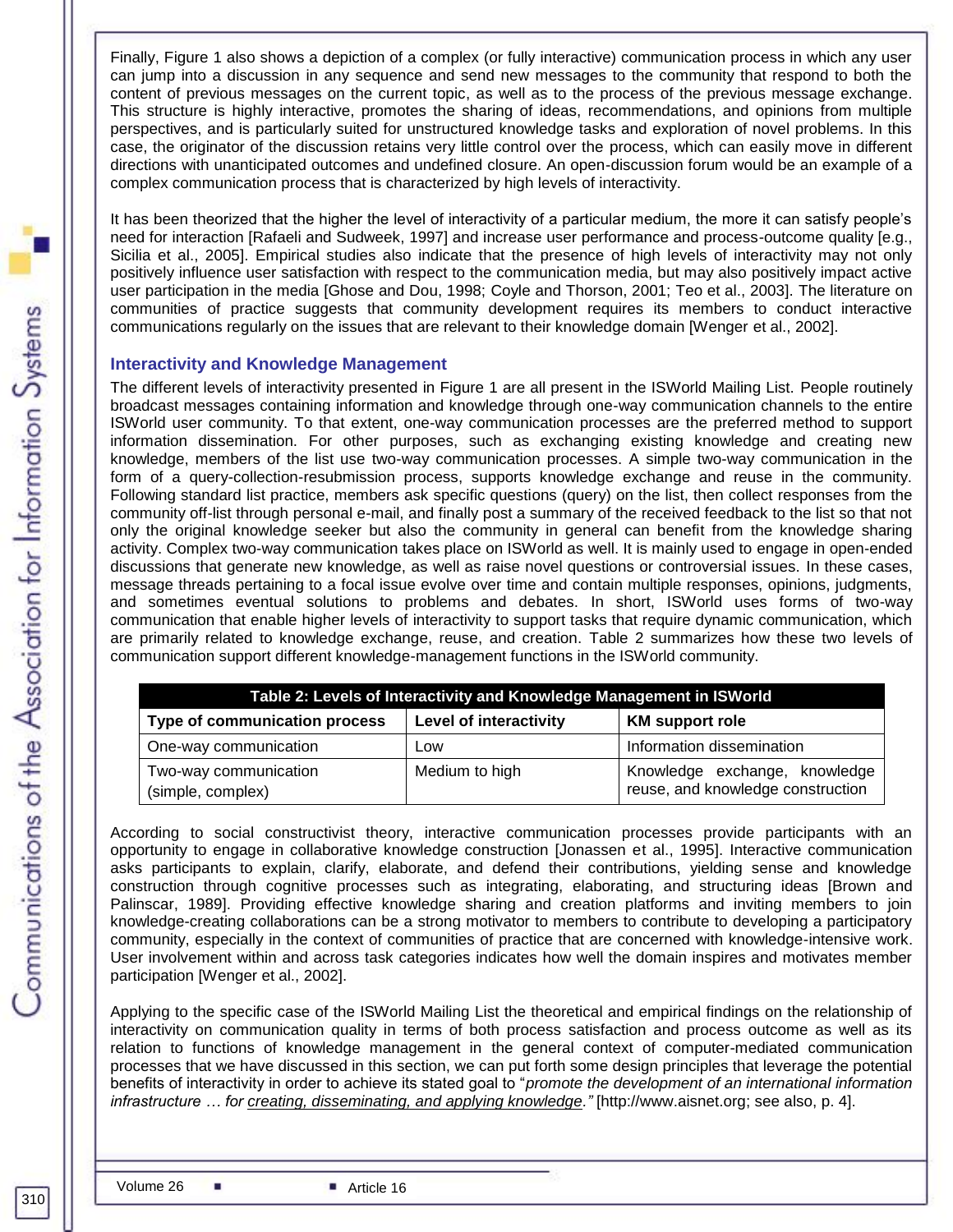First, we have established that the ISWorld Mailing List is both an example of a computer-mediated communication system (an online community with a discussion forum in form of a mailing list) and an example of a knowledge management tool for the AIS community of practice in the sense that ISWorld has been deployed specifically to aid core knowledge management functions (knowledge dissemination, knowledge reuse and application, and knowledge creation). Second, we recognize that effectively supporting different knowledge management functions requires different levels of interactivity. Third, the specific communication processes that are implemented should incorporate the appropriate level of interactivity for the different communication tasks and knowledge management functions.

In the next two sections of the paper, we will empirically examine the communication patterns of the ISWorld Mailing List and identify the specific communication tasks and knowledge management functions that the list supports and determine the level of interactivity that is present in the observed communication processes. We will then conclude the paper with discussing implications of our findings and offering some suggestions for improvement.

# **IV. CONTENT ANALYSIS**

#### **Data Collection**

The data we used for this study came from three basic sources: (1) the ISWorld listserv, (2) the AIS faculty directory, and (3) the World Wide Web. We used web searches occasionally to clarify the background of members whose list postings contained ambiguous information or to identify members whose records in the faculty directory were incomplete. All messages used in the study were collected from the ISWorld listserv archive. In most cases we were able to obtain member information related to the ISWorld community from the faculty directory on the AIS website, but in some cases we had to search their own personal web pages to find the data we needed.

Because of a system modification that occurred in the ISWorld archive in 2002, we faced some problems in retrieving e-mail messages before April 2002. Hence, we limited our data set to messages sent after April 2002, for which the data is continuous, and collected all e-mail messages (8353 pieces) posted in the forty-nine months from April 2002 through April 2006. Each message used included its author's name, date of posting, subject heading, and the body of the message itself.

#### **Software to Aid Content Analysis**

The auto-coding function of ATLAS.ti 5.0 was used in the early stage of data coding. This function helped us organize information such as author name and e-mail address, date of posting, and subject heading into a unified spreadsheet. For the purposes of further analysis, we used MS Excel for sorting specific information fields and retrieving them from the data records. We then used SPSS to perform frequency counts of users and messages across different categories.

#### **Development of the Coding Manual**

The coding manual we developed has two parts. The first contains information about users while the second defines the codes for message content based on topical categories. Messages were organized along the interactivity dimension, grouped by levels of interactivity in the underlying communication process.

#### Coding Manual Part I: Information about the User

Given the inherent limitations of secondary data analysis, we constrained collecting user characteristics to information easily accessible in faculty directories and on the World Wide Web. This secondary source was used only if the directory information were incomplete or ambiguous. This included information about gender, occupation (academic or nonacademic), academic position (if applicable), affiliation, and geographic location. While extracting most of this was straightforward (albeit time-consuming), identifying a user's geographic location could not be reliably deduced from the top-level-domain name of the corresponding e-mail address, and, therefore, geographic data was not used in the present analysis<sup>3</sup>. Coding Manual Part I (Table 3) shows the codes and resources used to collect user information.

 $3$  However, the available geographic data was analyzed separately from this paper, in Yu et al. [2009], to determine geographic factors and national culture differences of ISWorld users.

Volume 26 **Article 16** Article 16

311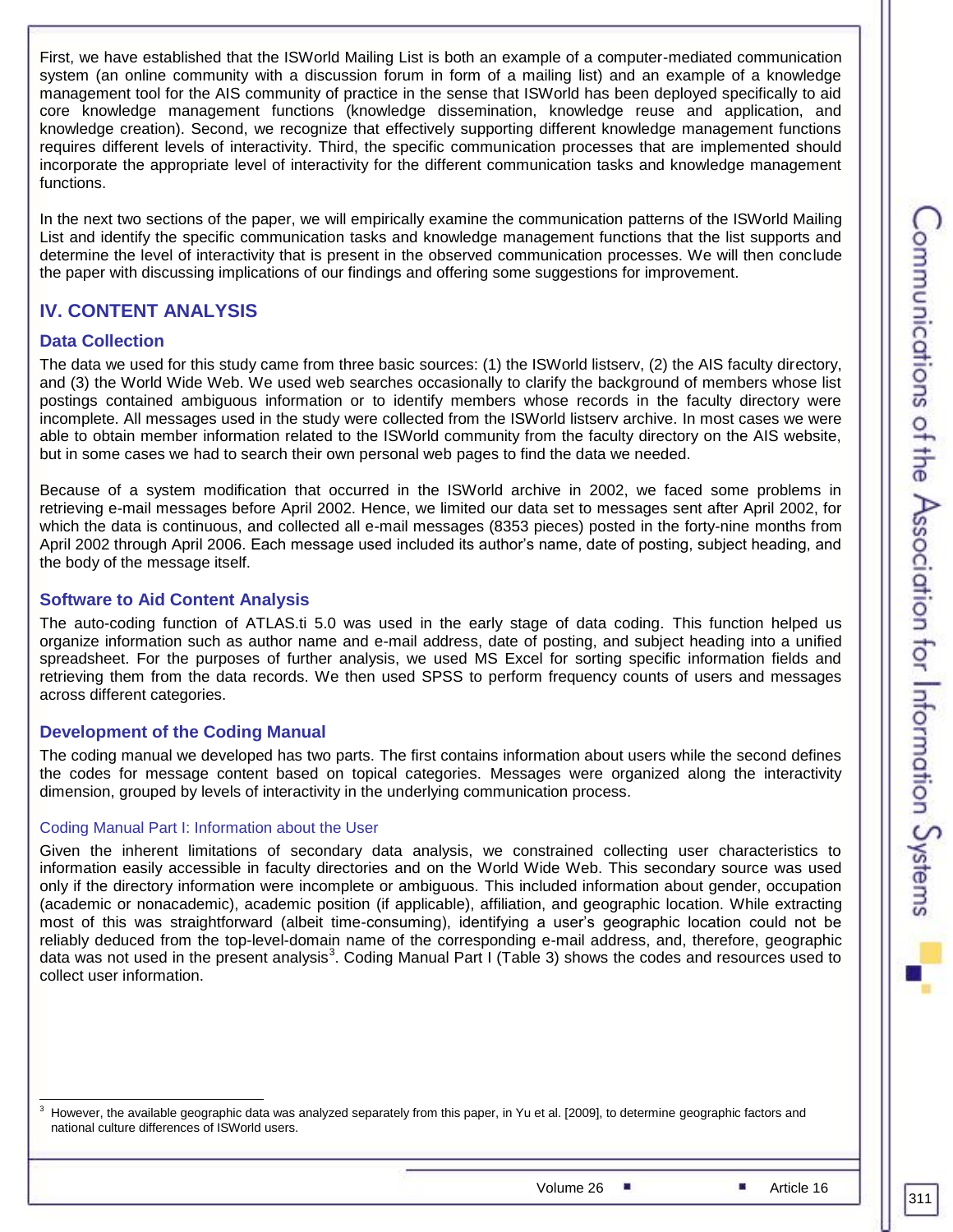| Code | <b>User Information</b>                                                                                                                         | <b>Source of Information</b> |
|------|-------------------------------------------------------------------------------------------------------------------------------------------------|------------------------------|
| i.   | <b>Gender of User</b>                                                                                                                           | World Wide Web.              |
|      | Male (M); Female (F); Unknown (U).                                                                                                              |                              |
| ii.  | <b>Occupation</b>                                                                                                                               | AIS faculty directory;       |
|      | Academic (1); Non-Academic (2); Unknown (3).                                                                                                    | World Wide Web.              |
| iii. | Academic Rank (if applicable)                                                                                                                   | AIS faculty directory;       |
|      | Student (1); Post-Doc/Research Associate (2);<br>Assistant Professor/Lecturer (3); Associate<br>Professor/Professor/Senior Lecturer/Reader (4). | World Wide Web.              |

#### Coding Manual Part II: Message Content Coding Scheme

The coding scheme shown in Table 4 is structured based on the aforementioned framework of interactivity theory. At Level 1, we include eight one-way communication tasks and supporting processes that are characterized by low levels of interactivity (represented by Codes 1 through 7). At Level 2, there are four two-way communication tasks that are supported with communication processes with higher levels of interactivity (Codes 8 to 11). The first three of them are highly structured query processes and present examples of simple two-way communications. The last process (Code 11), however, refers to open forum discussions which represent instances of highly interactive, complex two-way communications. The unit of analysis used in this study is the message (posting), assuming that each message has a specific purpose that can be discerned and content-coded. A content analysis was performed on a subset of the messages posted on ISWorld in order to identify the salient communication tasks and processes that were supported by the list. The coding scheme was developed based on the following procedure.

*Step 1:* All three authors of the paper read and analyzed messages taken randomly from one of the forty-nine relevant months. After several meetings and rounds of discussion, we created a first draft of the coding scheme to be used later on.

*Step 2:* We then sampled 300 messages and conducted a pilot test. We compared and analyzed the coded results and discussed all conflicting coding decisions until agreement was reached. As a result, codes with similar meaning were combined while the definitions of some other codes were revised. This process resulted in the coding scheme presented in Table 4. This scheme satisfied the requirements of typical quantitative content analysis research methods [Bryman and Bell, 2004; Krippendorff, 1980]. Importantly, the thirteen defined codes are discrete, exhaustive, and mutually exclusive categories with clear coding instructions [Bryman and Bell, 2004; p. 205]. While the categories themselves are mutually exclusive, some messages did not fit into just one dominant category and, therefore, were treated as "compound category" messages, bearing more than one category of content within the one message.

*Step 3:* To validate the coding scheme, we conducted two further rounds of pilot tests. In each test, we randomly sampled 200 messages from the data set of 8353 messages. Then each of the three researchers coded the data independently. We calculated Cohen's Kappa to measure inter-rater reliability following [Fleiss, 1981, p. 225]. The Cohen's Kappa values for the two pilot tests are 0.8120 and 0.8492, respectively. Both inter-rater reliabilities are higher than the recommended threshold of 0.75.

The topical categories that emerged from the data represent the knowledge tasks and communication processes that define the usage of the list by the ISWorld community.

#### **Data Coding**

After validating the coding scheme, one of the researchers coded the remaining data independently. Typically, the coder was able to code a message by inspecting the subject line alone. Occasionally, however, the subject line alone was inconclusive and the coder was unable to discern a definite primary cue in it and had to examine the body of the message for a secondary cue in order to classify the message. Of the 8353 messages, 117 were doublecoded and treated like two messages delivered in one envelope, and, therefore, counted twice, yielding a total of 8470 messages.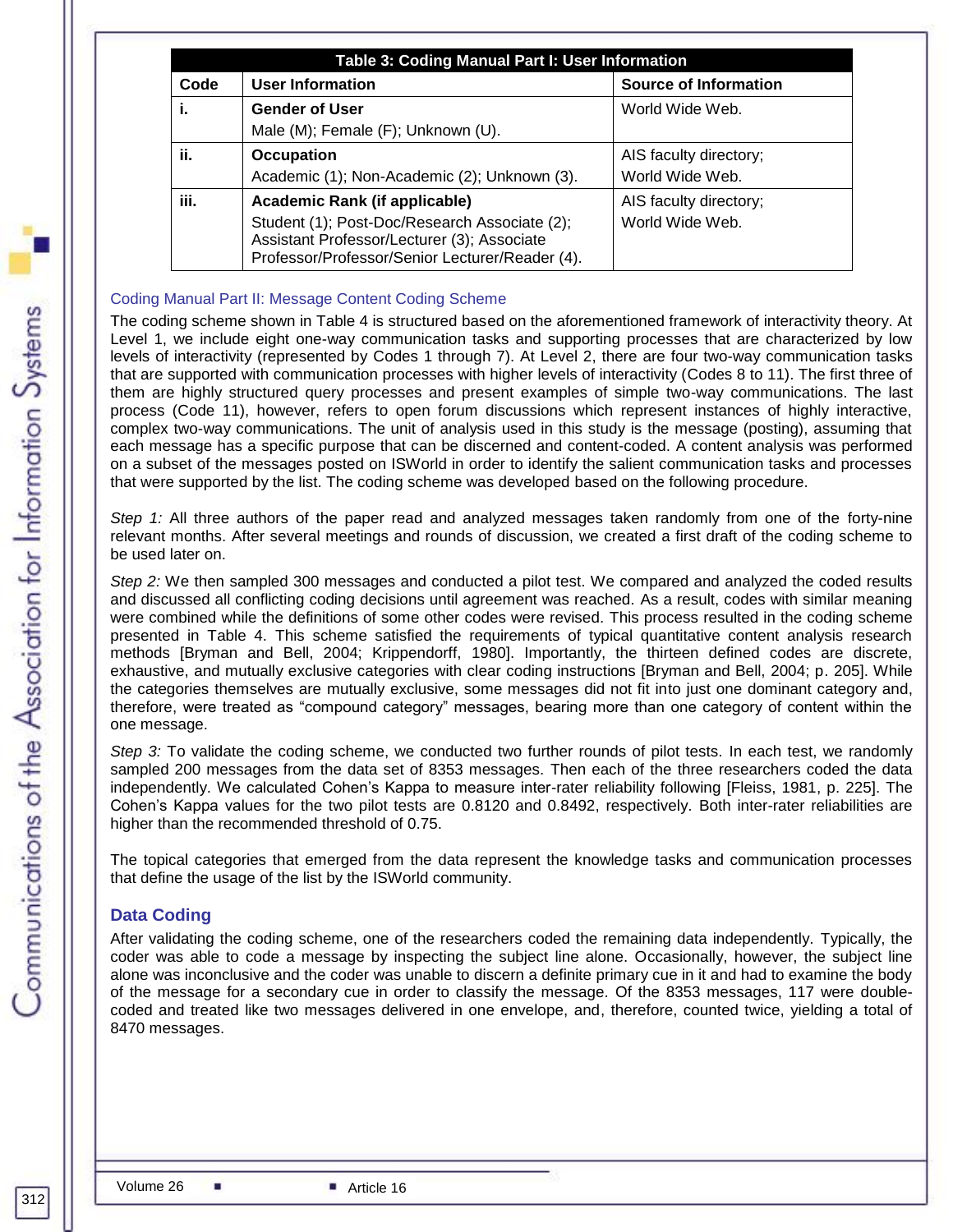|                         | Table 4: Coding Manual Part II: Message Content Coding Scheme     |                                                                                                                                                    |  |  |  |  |  |  |  |
|-------------------------|-------------------------------------------------------------------|----------------------------------------------------------------------------------------------------------------------------------------------------|--|--|--|--|--|--|--|
|                         | <b>Knowledge Task</b><br>Code and Communication<br><b>Process</b> | <b>Task-Process Description and Examples</b>                                                                                                       |  |  |  |  |  |  |  |
| 0                       | Ads                                                               | Spam, e.g., "Burn fat faster" and "Don't be a fuddy-duddy."                                                                                        |  |  |  |  |  |  |  |
|                         | Level 1:                                                          | <b>One-Way Communication (low levels of interactivity)</b>                                                                                         |  |  |  |  |  |  |  |
| 1                       | Conference<br>Announcements                                       | Conference (workshop, consortium, symposiums) announcements, call for<br>a paper, call for participation                                           |  |  |  |  |  |  |  |
| 2a                      | Journal CFPs                                                      | Journal call for paper, e.g., "Special Issue of Decision Support Systems"                                                                          |  |  |  |  |  |  |  |
| 2b                      | Journal TOCs                                                      | Journal table of contents, e.g., "TOC: MIS Quarterly 26 (2) June 2002"                                                                             |  |  |  |  |  |  |  |
| $\mathbf{3}$            | <b>Book Announcements</b>                                         | Call for chapter, e.g., "Call for SA&D Volume Chapters"                                                                                            |  |  |  |  |  |  |  |
| $\overline{\mathbf{4}}$ | <b>Job Positions</b>                                              | Announcement of a faculty position, post-doc position, Ph.D. position, e.g.,<br>"Job Opening: Associate Professor."                                |  |  |  |  |  |  |  |
| 5                       | Administrative<br>Announcements                                   | Announcement of change in editorship, call for nominees, AIS<br>announcements, conference location selection, e.g., "AIS 2002 Election<br>Results" |  |  |  |  |  |  |  |
| 6                       | People                                                            | Obituaries and awards, e.g., "Dr. Peter Chen to Receive IEEE-CS Goode<br>Award."                                                                   |  |  |  |  |  |  |  |
| $\overline{7}$          | Miscellaneous                                                     | Social networking newsletters and bulletins, e.g., "SIG ES meeting at<br>AMCIS"                                                                    |  |  |  |  |  |  |  |
|                         | Level 2:                                                          | Two-Way Communication (medium to high levels of interactivity)                                                                                     |  |  |  |  |  |  |  |
| 8                       | <b>Teaching Queries</b>                                           | Requests for course materials, textbooks, group project coordination, e.g.,<br>"Course Material"                                                   |  |  |  |  |  |  |  |
| 9                       | <b>Research Queries</b>                                           | Request for research-related assistance, e.g., "Request for Reference"                                                                             |  |  |  |  |  |  |  |
| 10                      | Administrative<br>Queries                                         | Request about managerial issues, e.g., "Developing a<br>Computer/Information Security Curriculum"                                                  |  |  |  |  |  |  |  |
| 11                      | <b>Open Discussions</b>                                           | Discussing open questions and debating controversial issues, e.g.,<br>"Please comment: Is our community headed in the wrong direction?"            |  |  |  |  |  |  |  |
|                         |                                                                   |                                                                                                                                                    |  |  |  |  |  |  |  |
|                         | Double-Coding<br>Instances                                        | e.g., "ISOneWorld2005-hosted by Bob Galliers" coded as 1&6<br>e.g., "EM-13(3) New Issue TOC & Reminder CfPs" coded as 2a&2b                        |  |  |  |  |  |  |  |

# **V. DATA ANALYSIS AND RESULTS**

#### **General Characteristics of the ISWorld Mailing List**

After eliminating advertisements, spam, and other irrelevant messages, we extracted 8390 usable messages posted by 1678 unique users during the study's time period. Figure 2 shows the distribution of users by level of activeness (i.e., number of messages posted). The shape of the curve in Figure 2 largely follows a power law distribution, commonly found to describe participation in online communities [Shirky, 2008, pp. 123–130]. Starting from its highest point, where 582 users contributed a single message to the list during the period in question, the curve drops sharply and reaches its elbow point, depicting 52 users who posted six messages during the time period under analysis. After the elbow point, the curve flattens out and gradually approaches zero around point 50, indicating that only very few users posted 50 or more messages during the relevant period.

Previously, in Section III, we theorized that the communication processes that are governing the ISWorld list can be grouped into two categories, one-way and two-communication. We further argued that one-way communication describes unidirectional message exchanges while two-way communication refers to structured and unstructured bidirectional message exchanges. In this section, we will present empirical data in accordance to our theoretical conceptualization of communication processes, that is, we will aggregate the data, where appropriate, over the individual message categories that were defined in Table 4 and compare the aggregate one-way and two-way communications. In our theoretical discussion, we also made a subtle distinction within the two-way communication category and called sequentially structured message exchanges simple two-way communication and unstructured message exchanges complex two-way communications (cf. Figure 1). However, when we analyzed the data set, we found the pattern of communication between the two subcategories to be similar for ISWorld. Hence, unless when specifically noted, we will simply show two-way communications as one aggregate data category, and not show simple and complex two-way communications separately. This aggregation of subcategories helps the paper present the comparison between one-way and two-way communication more effectively.

Volume 26 **Article 16** Article 16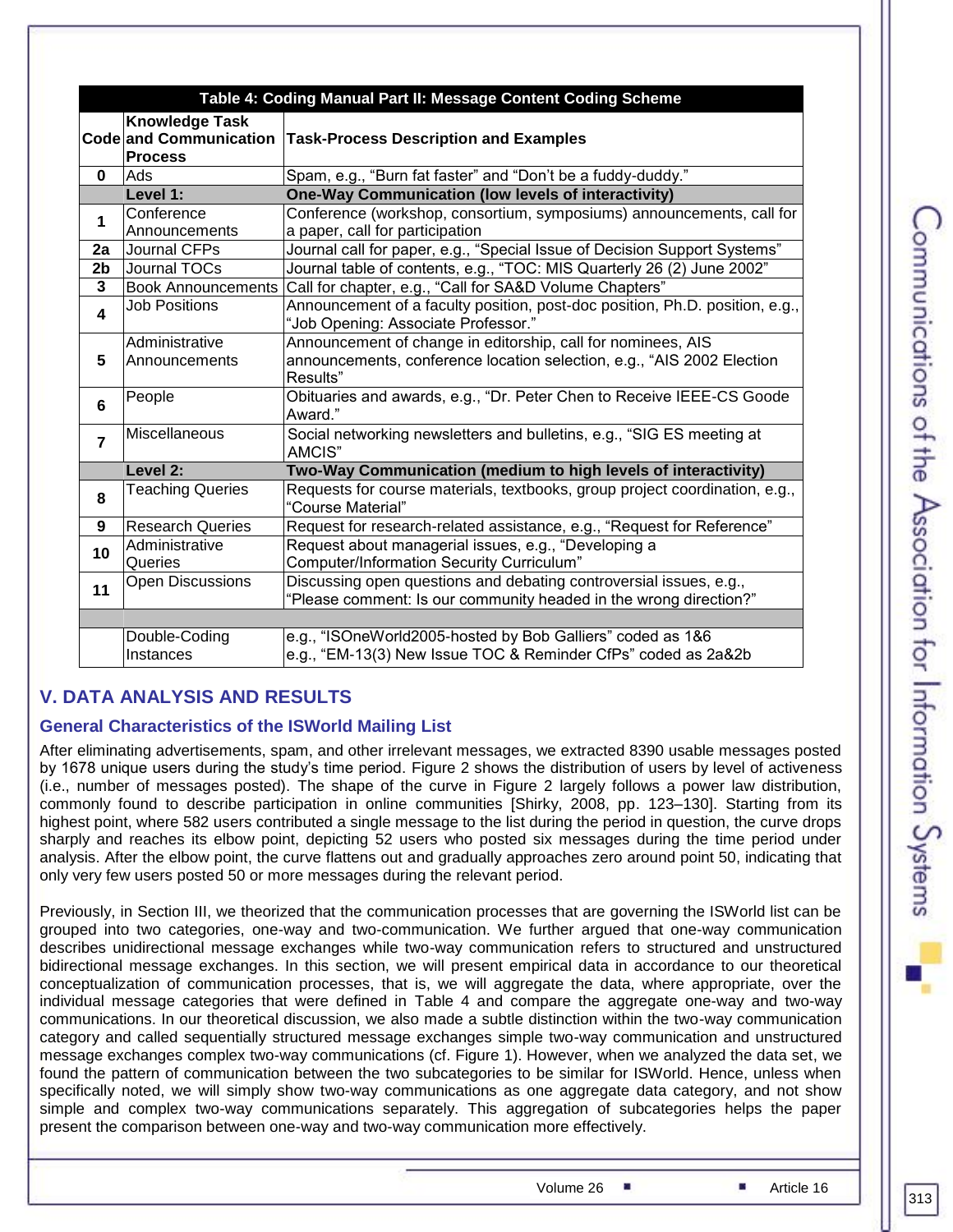Figure 2 shows the distribution of the active list members, i.e., those who posted at least one message during the relevant period. The approximately 1400 silent users who posted no message at all were not included in the graph. Moreover, we cut off the chart's long flat tail, which represented eight additional users who contributed more than 60 messages each. These eight highly active users account for only about one-half percent of the total 1678 users but contributed 8.7 percent of the total posted messages. (The single most active user posted 184 messages alone.)



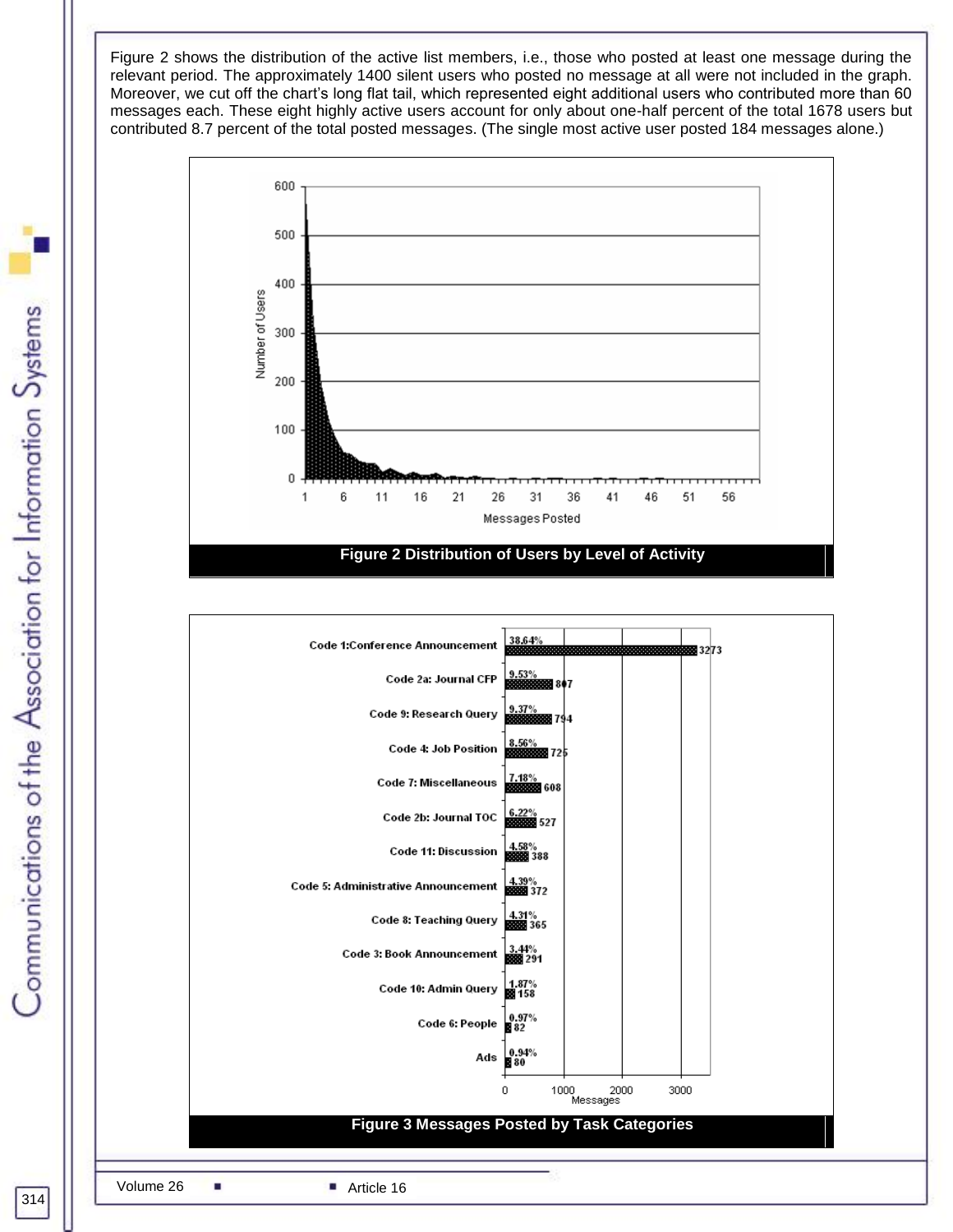Figure 3 displays a summary of the observed communication activities. Among the twelve topical categories, conference announcements, with 3273 messages, accounts for 38.64 percent of the total 8470 contributions. This pattern is consistent with Te'eni and Schwarz's findings [2004], in which conference attendance ranked first among community members' reasons for assessing their level of involvement. Following conference announcements, calls for journal papers, research queries, and job positions account for 9.53 percent, 9.37 percent, and 8.56 percent of the total messages, respectively. Interestingly, there are only 388 messages in the open discussion task category, which represents less than 5 percent of the total messages. It should be noted that posters use the list for their own personal, professional interests but also to post on behalf of their institution or in some other service role. The roles can overlap and are often inseparable. Not surprisingly, a significant number of messages in task categories 1, 2a, 2b, 3, 4, and 5 were primarily institutional messages. However, since all messages were posted by individual community members for the purpose of communicating with the IS community, we treat them like person-to-person communications.

#### **Alignment Between the ISWorld Design and Community Objectives**

As a major communication channel on ISWorld.org, the ISWorld Mailing List is designed to support the mission of the larger AIS online community. One-way communication processes account for most messages (78.9 percent), while two-way communication accounts for 20.1 percent of the total messages (the remaining 1 percent was considered spam). Table 5, which extends Table 2 from Section II, indicates that during the observed period the less interactive forms of communication dominated the list's activities. Table 5 also indicates the extent to which the specific communication tasks and processes that take place on ISWorld support the chief knowledge management functions.

Next, we can explore the usage of the ISWorld and identify the role of the communication tool with regard to its effectiveness in achieving the community's four larger goals and objectives (as shown in Table 1 in Section II). Table 6, which is an extension of Table 1, shows that all communication processes that support the community objectives concerning knowledge management (Goal I) were two-way communications supporting tasks related to knowledge exchange, reuse, and construction. About 20 percent of the messages posted on ISWorld were related to knowledge management. Similarly, Goal II, social networking and professional development, was supported with communication processes from the categories of information dissemination processes which combined accounted for 74.5 percent of all messages. A relatively small portion (4.4 percent) of the messages, administrative announcements, supported the objective of community development and administration (Goal III). Our content analysis did not include a task category that related specifically to universal access, which we listed as the fourth community goal. Universal access is, however, supported by aisnet.org by promoting listserv subscription to all community members. Subscribing to the list is easy to do for IS educators and researchers and free of charge.

| Table 5: ISWorld Communication Process Type and Knowledge-Management Support |                                                                      |                             |                 |              |  |  |  |  |  |
|------------------------------------------------------------------------------|----------------------------------------------------------------------|-----------------------------|-----------------|--------------|--|--|--|--|--|
| <b>Communication</b><br><b>Process</b>                                       | <b>KM Support Role</b>                                               | Code                        | <b>Messages</b> | <b>Share</b> |  |  |  |  |  |
| One-way<br>communication                                                     | Information dissemination                                            | 1, 2a, 2b, 3,<br>4, 5, 6, 7 | 6685            | 78.9%        |  |  |  |  |  |
| Two-way<br>communication                                                     | Knowledge exchange,<br>knowledge reuse and<br>knowledge Construction | 8, 9, 10, 11                | 1705            | 20.1%        |  |  |  |  |  |

Our archival analysis shows that there are more messages about professional development and social networking than there are directly related to knowledge management. These results are largely consistent with previous survey findings by Te'eni and Schwarz [2004]. But while Te'eni and Schwarz's study relied on perceptions based on survey data, ours uses actual postings. Moreover, the present study differs in terms of how the actual postings on the ISWorld Mailing List support the functions of knowledge management. The functions of knowledge exchange and knowledge construction both are supported at a much lower level (at 15.5 percent and 4.6 percent, respectively) than were similarly construed functions in the results self-reported in Te'eni and Schwarz (66 percent and 9 percent,  $respectively)$  [2004]<sup>4</sup>.

We conclude that ISWorld serves as a highly efficient tool for dissemination of knowledge that has been widely adopted by the community to effectively support social networking and professional development, thus playing a major role in fulfilling one of the strategic goals from the AIS mission statement (Goal II in Table 6). There is also

 4 In addition to self-attribution bias, self-selection bias may also have contributed to the higher numbers reported in the survey.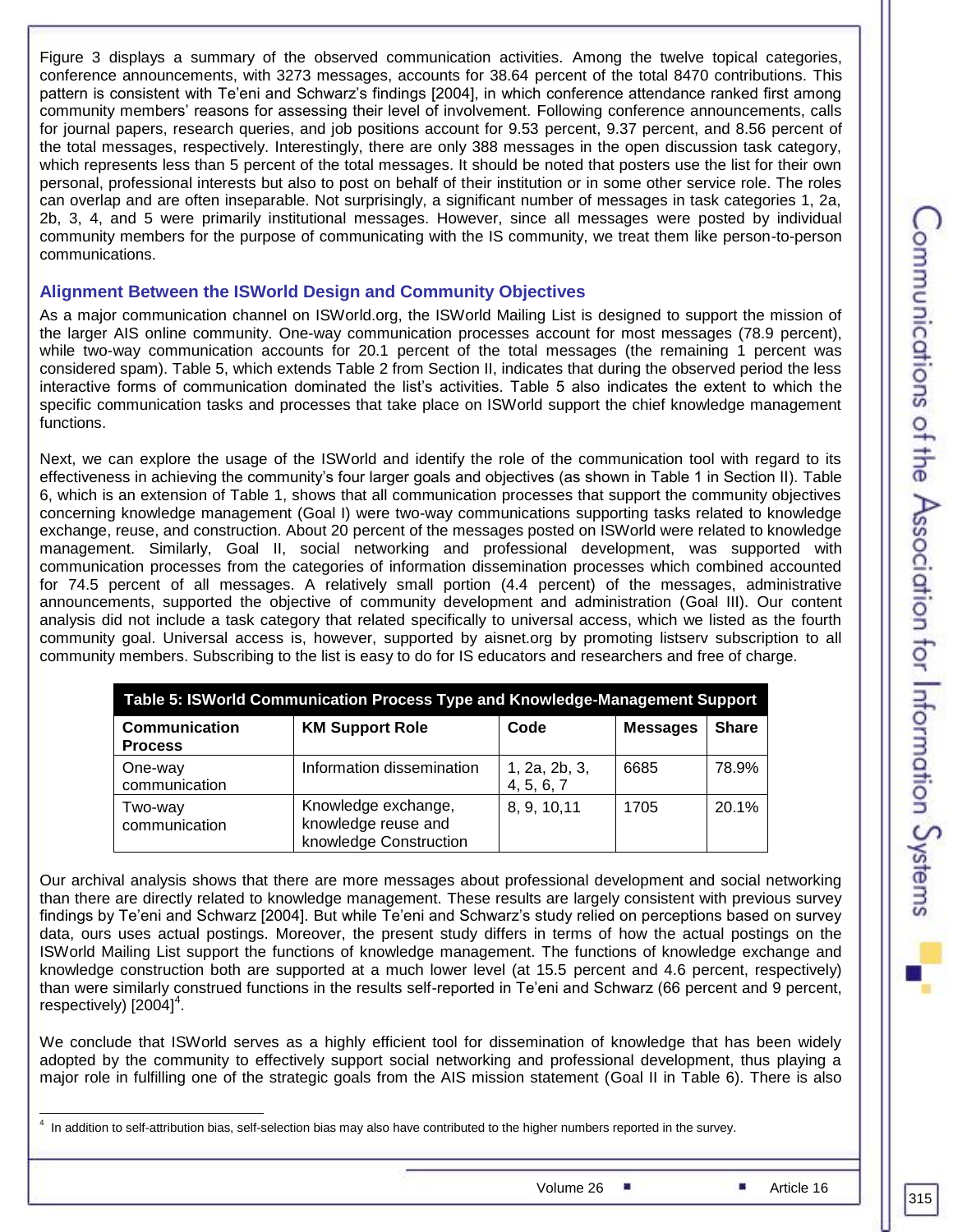some limited support for knowledge management objectives (Goal I) by taking advantage of the interactive capabilities of the ISWorld list, although the list was not necessarily designed originally to specifically address that objective as well. The above data analysis also shows a strong link between the online community aisnet.org and its offline parent, the AIS organization. Most of the information disseminated among the online community (pertaining, e.g., to conference administration, employment opportunities, and people's individual professional development) is directly related to community building and cultivation that takes place off-list in the real world (Goal III).

|                                                     | Table 6: AIS Community Goals and Communication Task and Process Types                                                                                                                                   |                                                                                                  |                                     |  |  |  |  |  |  |  |
|-----------------------------------------------------|---------------------------------------------------------------------------------------------------------------------------------------------------------------------------------------------------------|--------------------------------------------------------------------------------------------------|-------------------------------------|--|--|--|--|--|--|--|
| <b>General AIS</b><br>Goals                         | <b>Specific Community Objectives</b>                                                                                                                                                                    | <b>Communication</b><br><b>Type</b>                                                              | <b>Number of</b><br><b>Messages</b> |  |  |  |  |  |  |  |
| I: Knowledge<br><b>Management</b>                   | Knowledge Repository: Providing access to<br>information related to research, teaching, and our<br>professional activities                                                                              | Code 8: (365)<br><b>Teaching Query</b><br>Code 9: (794)                                          | 1705<br>$(20.1\%)$                  |  |  |  |  |  |  |  |
|                                                     | Learning Organization: Learning through<br>immediate worldwide availability of examples and<br>summaries of phenomena                                                                                   | Research Query<br>Code 10: (158)<br>Managerial                                                   |                                     |  |  |  |  |  |  |  |
|                                                     | Theory Development: Seeking to find or formulate<br>theories that will permit the generalization of our<br>experiences and research                                                                     | Query<br>Code 11: (388)<br><b>Discussion</b>                                                     |                                     |  |  |  |  |  |  |  |
| II: Social<br>Networking and<br><b>Professional</b> | <b>Linked to Practice and Policy: Drawing</b><br>universities, governments, and the private sector<br>more closely together                                                                             | Code 1: (3273)<br>Conference<br>Announcement                                                     | 6313<br>(74.5%)                     |  |  |  |  |  |  |  |
| <b>Development</b>                                  | Builders of the Future: Being at the forefront of<br>the design of a networked global world through<br>action research (Helping to build a networked<br>world requires that we help create that world.) | Code 2a: (807)<br><b>Journal CFP</b><br>Code 2b: (527)<br>Journal TOC                            |                                     |  |  |  |  |  |  |  |
|                                                     | <b>Recognizers of Accomplishment: Creating</b><br>designs that capture and disseminate the<br>contributions of individuals and institutions                                                             | Code 3: (291)<br><b>Book Announce-</b><br>ment                                                   |                                     |  |  |  |  |  |  |  |
|                                                     | Distribution Channel: Controlling (i.e., pulling<br>versus pushing) access to the information<br>systems academic marketplace throughout the<br>world                                                   | Code 4: (725)<br><b>Job Position</b><br>Code 6: (82)<br>People<br>Code 7: (608)<br>Miscellaneous |                                     |  |  |  |  |  |  |  |
| III: Community<br><b>Development</b><br>and         | Evaluating the Enterprise: Testing (through use<br>and experimentation the systems) and knowledge<br>repositories we design and build                                                                   | Code 5: (372)<br>Administrative<br>Announcement                                                  | 372 (4.4%)                          |  |  |  |  |  |  |  |
| <b>Administration</b>                               | Open in Operations: Maintaining open access to<br>information about and governance of ISWorld Net                                                                                                       |                                                                                                  |                                     |  |  |  |  |  |  |  |
|                                                     | Distributed in Management: Providing common<br>goals, structure, and tools while leaving<br>implementation in the hands of individuals or<br>institutions                                               |                                                                                                  |                                     |  |  |  |  |  |  |  |
| <b>IV: Universal</b><br><b>Access</b>               | <b>Committed to Freedom: Embracing the</b><br>importance of democracy of unfettered access to<br>information                                                                                            | N/A                                                                                              | N/A                                 |  |  |  |  |  |  |  |
|                                                     | <b>Advocates for Universal Access:</b><br>Striving for equal access to information                                                                                                                      |                                                                                                  |                                     |  |  |  |  |  |  |  |

#### **Evolution of the ISWorld Mailing List Over Time**

In this section we present a trend analysis of posting behavior on ISWorld and in order to allow us to compute quarterly and yearly figures, using only the first forty-eight months of our data set. We investigated the yearly data to study different communication-activity trends and also analyzed quarterly data to account for potential seasonal patterns.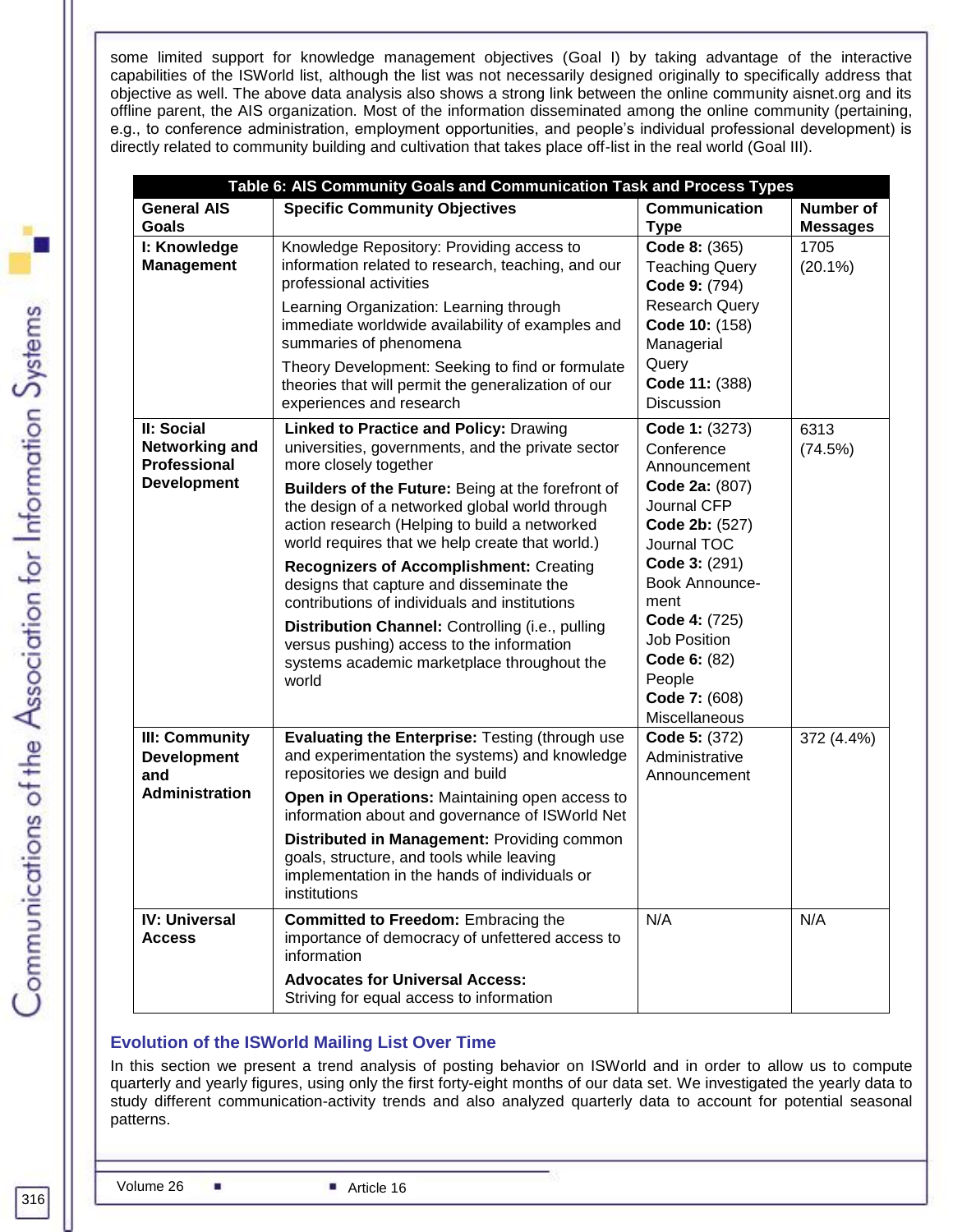Figure 4 displays the trends of the two broad types of communication processes compared with the evolution of the whole mailing list. Overall, the list grew 38.9 percent in terms of annual message volume over the four years considered. Of the two types of communications, one-way communication went up steadily over the observation period and contributed disproportionately to the overall trend by growing in message volume by 72 percent from 2002–2003 to 2005–2006—thus increasing its share from 69.8 percent to 86.6 percent. Clearly, the bulk of communication was in the form of message broadcasts and institutional announcements—and increasingly so. At the same time, two-way communication decreased steadily in terms of both absolute volume and share. In this category, the number of messages (231) contributed in the fourth year halved when compared to those of the first year (460), resulting in a substantial loss in communication share from 25.8 percent in 2002–2003 down to just 9.3 percent in 2005–2006. This result clearly indicates that the ISWorld Mailing List has been very effectively used by its community to achieve community objectives related to information dissemination. Other objectives, those linked to knowledge-management support functions like knowledge sharing, reuse, and the construction of new knowledge, are also addressed by the list, but to a lesser degree.

Figures 5, 6, and 7 show the yearly trend for all twelve types of communication activities observed over the four-year time period. Among the eight specific types of one-way communication activities (Figures 5 and 6), conference announcement (Code #1), journal call for paper (Code #2a), journal table of contents (Code #2b), call for book chapters (Code #3), and people (Code #6) are steadily going up over time, while administrative announcement (Code #5) and miscellaneous (Code #7) show a mixed trend over time. The overall increasing trend of all of these communication activities is likely amplified by the growth of the population of ISWorld listserv subscribers over the four years. However, job position postings (Code #4) largely went down. The reverse trend of job postings was likely affected by the external environment of the IS job market and may reflect a weakening of the market for IS faculty openings from 2002 to 2006 rather than a fundamental switch to other, non-mailing list recruitment tools in the IS community.

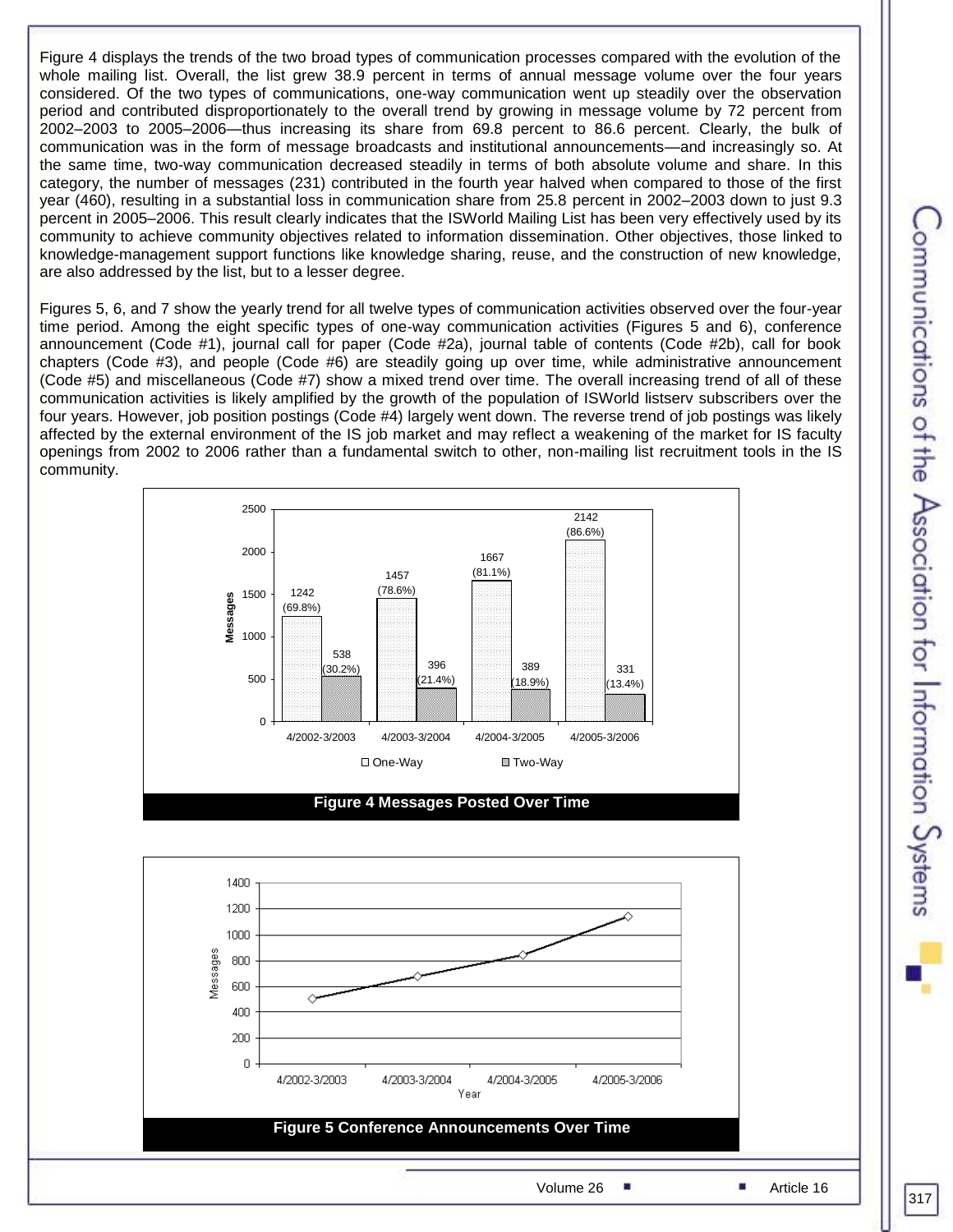

Under closer scrutiny, two of the eight specific types of announcements, conference and job position announcements, also show some seasonal patterns in each academic year (cf. Appendix 2, Figures 9 and 10). Specifically, the trend lines of conference announcements and job opening announcements show strong seasonal effects, consistent with regular academic routines for each academic year.

The data analysis about communication activities over time offers us some interesting insights on several levels. For one, the trend analysis of the different communication activities we observed on the ISWorld Mailing List provides us with a detailed account of the online community life over the four-year period of 2002–2006. Also noteworthy is that two-way communication has not been keeping up with one-way communication activities as the community has grown and matured. The opposing trends—that is, the growth of one-way communication and the decline of two-way communication–—show that users tend to increasingly use the ISWorld Mailing List more as an informationdissemination tool, and primarily for institutional purposes, rather than as a personal knowledge-exchange and construction tool. The steady increase in announcements (as seen in Figures 4, 5, and 6) reflects the efficiency and effectiveness of the list as a communication tool for the community, but also indicates the growth and maturity of the AIS on the whole.

This finding raises the question of whether the community achieves its full potential value from ISWorld. One may suggest that the list's original design and its current policies support basic information dissemination very effectively, but that the design could possibly be revisited in order to better support the fostering and sharing of individual member knowledge and stimulating construction of new knowledge and ad-hoc collaborations as well. Alternatively, ISWorld could also be redesigned to become a dedicated, focused information broadcasting service delivering community news and updates, if there are other viable alternatives to foster interactive communication and discussion online. Later, in Section VI, we will return to this point and briefly discuss some possibilities of applying some new media technologies to design new communication features that specifically support interactive member communication as complements to the mailing list.

#### **User Characteristics and Communication Patterns**

To investigate further the communication patterns of different types of users, we looked at three more aspects. First, we counted the overall number of users and postings. This gave us an overview of participants' backgrounds and their levels of involvement in different sets of activities. Second, we counted the number of postings in each coding category for different users and calculated the concentration<sup>5</sup> of the different types of users and specific communication activities. This construct serves as a scale-free measurement across different users by which we can

l <sup>5</sup> Here, concentration denotes the percentage of a particular type of message among all messages posted by a user. This measure indicates the specific needs and interests of individual users and can help explain why someone participates in list activities.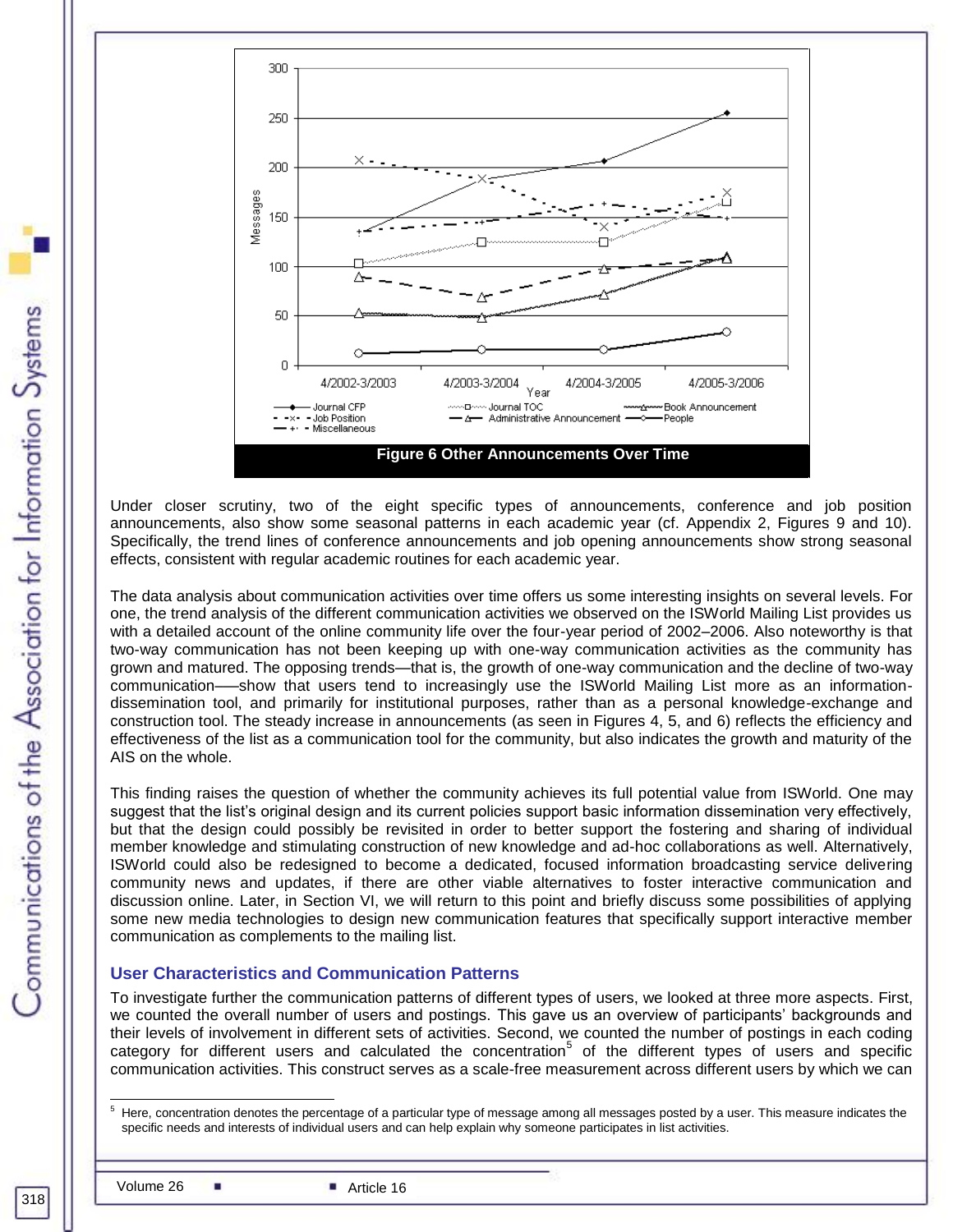see the percentage of effort given to a specific communication activity. This analysis helped us to better understand why people use the list and how they behave across specific communication activities. Third, we aggregated the communication activities within the level of communication interactivity and compared the posting activity concentrations.

#### Users and Level of Activity

In accordance with the definitions established by Butler et al. [2002] and Te'eni and Schwarz [2004], we use the term *lead user* to represent top contributors to the ISWorld Mailing List, *silent users* to indicate users who may read but never post messages, and *active users* to represent those users who posted at least one message. In this study, *lead user* refers specifically to an individual who posted more than twenty messages during the observation period. *Active users* are those who posted between one and twenty messages, while *silent users*, as in most other studies, are list subscribers who did not post anything. To further differentiate our analysis in terms of participation levels, we distinguished among light, moderate, and heavy (active) usage. Accordingly, we split active users into three subgroups of equal size<sup>6</sup> in which *light active users* refers to people who posted from one to five messages, *moderate active users* from six to ten, and *heavy active users* from eleven to twenty. We determined the number of lead users and active users using the data within the forty-nine-month observation period and estimated the percentage of various types of users using the total number of ISWorld listserv subscribers (3084) as the potential size of the online community (Table 7)<sup>7</sup>. Table 7 shows that the relatively few heavy active users and lead users play a critical role in the active usage of the mailing list.

| <b>Table 7: Silent, Active, and Lead Users</b> |                                                                                                                                                                     |                             |                            |                             |                    |  |  |  |  |  |
|------------------------------------------------|---------------------------------------------------------------------------------------------------------------------------------------------------------------------|-----------------------------|----------------------------|-----------------------------|--------------------|--|--|--|--|--|
|                                                | <b>Moderate Active</b><br><b>Light Active</b><br><b>Heavy Active</b><br>Lead<br><b>Users</b><br><b>Users</b><br><b>Silent Users</b><br><b>Users</b><br><b>Users</b> |                             |                            |                             |                    |  |  |  |  |  |
|                                                | (0 messages)                                                                                                                                                        | $(1$ through 5<br>messages) | (6 through 10<br>messages) | (11 through 20<br>messages) | (>20<br>messages)  |  |  |  |  |  |
| <b>Users (3084)</b>                            | 1404<br>(45.55%)                                                                                                                                                    | 1297<br>(42.08%)            | 207<br>(6.72%)             | 115<br>(3.73%)              | 59<br>$(1.91\%)$   |  |  |  |  |  |
| <b>Messages</b><br>(8390)                      | 0<br>(0%)                                                                                                                                                           | 2689<br>$(32.1\%)$          | 1594<br>$(19.0\%)$         | 1671<br>$(19.9\%)$          | 2436<br>$(29.0\%)$ |  |  |  |  |  |

In analyzing the concentration of users at different levels of activity (Tables 8 and 9), we found that the more active a user is, the less likely he or she is to concentrate on two-way communication. From light active users to lead users, the concentration on teaching and research related postings go down steadily, while the concentrations on conference announcements and journal TOC-related postings go up steadily. In other words, our findings indicate that while some community members take leadership on list activities linked with information dissemination, leaders have not (yet) emerged to spearhead list discussions or ad-hoc collaborations that require higher levels of interactivity.

|                               | Table 8: Messages and Concentrations by Topic and User Activeness |       |       |       |      |       |      |      |       |      |       |      |      |       |
|-------------------------------|-------------------------------------------------------------------|-------|-------|-------|------|-------|------|------|-------|------|-------|------|------|-------|
| <b>Users</b>                  |                                                                   |       | 2a    | 2b    | 13   | 14    | 5    | 6    |       | 8    | 9     | 10   | 11   | Total |
| Light                         | Messages                                                          | 921   | 191   | 35    | 125  | 437   | 77   | 17   | 143   | 176  | 388   | 61   | 118  | 2689  |
| <b>Active</b><br><b>Users</b> | Concentration<br>(%)                                              | 34.25 | 7.10  | 1.30  | 4.65 | 16.25 | 2.86 | 0.63 | 5.32  | 6.55 | 14.43 | 2.27 | 4.39 |       |
| <b>Moderate</b>               | Messages                                                          | 668   | 145   | 54    | 43   | 140   | 75   | 16   | 121   | 69   | 160   | 34   | 69   | 1594  |
| <b>Active</b><br><b>Users</b> | <b>Concentration</b><br>$(\%)$                                    | 41.91 | 9.10  | 3.39  | 2.70 | 8.78  | 4.71 | 1.00 | 7.59  | 4.33 | 10.04 | 2.13 | 4.33 |       |
| Heavy                         | <b>Messages</b>                                                   | 712   | 209   | 156   | 57   | 93    | 68   | 8    | 83    | 51   | 122   | 32   | 80   | 1671  |
| <b>Active</b><br><b>Users</b> | <b>Concentration</b><br>$(\%)$                                    | 42.61 | 12.51 | 9.34  | 3.41 | 5.57  | 4.07 | 0.48 | 4.97  | 3.05 | 7.30  | 1.92 | 4.79 |       |
| <b>Lead</b><br><b>Users</b>   | <b>Messages</b>                                                   | 972   | 262   | 282   | 66   | 55    | 152  | 41   | 261   | 69   | 124   | 31   | 121  | 2436  |
|                               | <b>Concentration</b><br>(%)                                       | 39.90 | 10.76 | 11.58 | 2.71 | 2.26  | 6.24 | 1.68 | 10.71 | 2.83 | 5.09  | 1.27 | 4.97 |       |

 <sup>6</sup> Active users were ordered according to their contribution level and grouped into 3-quantiles. Contributors in the top 3-quantile were considered the list's heavy users, those in the middle 3-quantile were moderate, and those in the bottom 3-quantile were light. 7 This number is an upper bound, as the true size of list members (lead, active, and silent users) was likely to be smaller because of dead

accounts.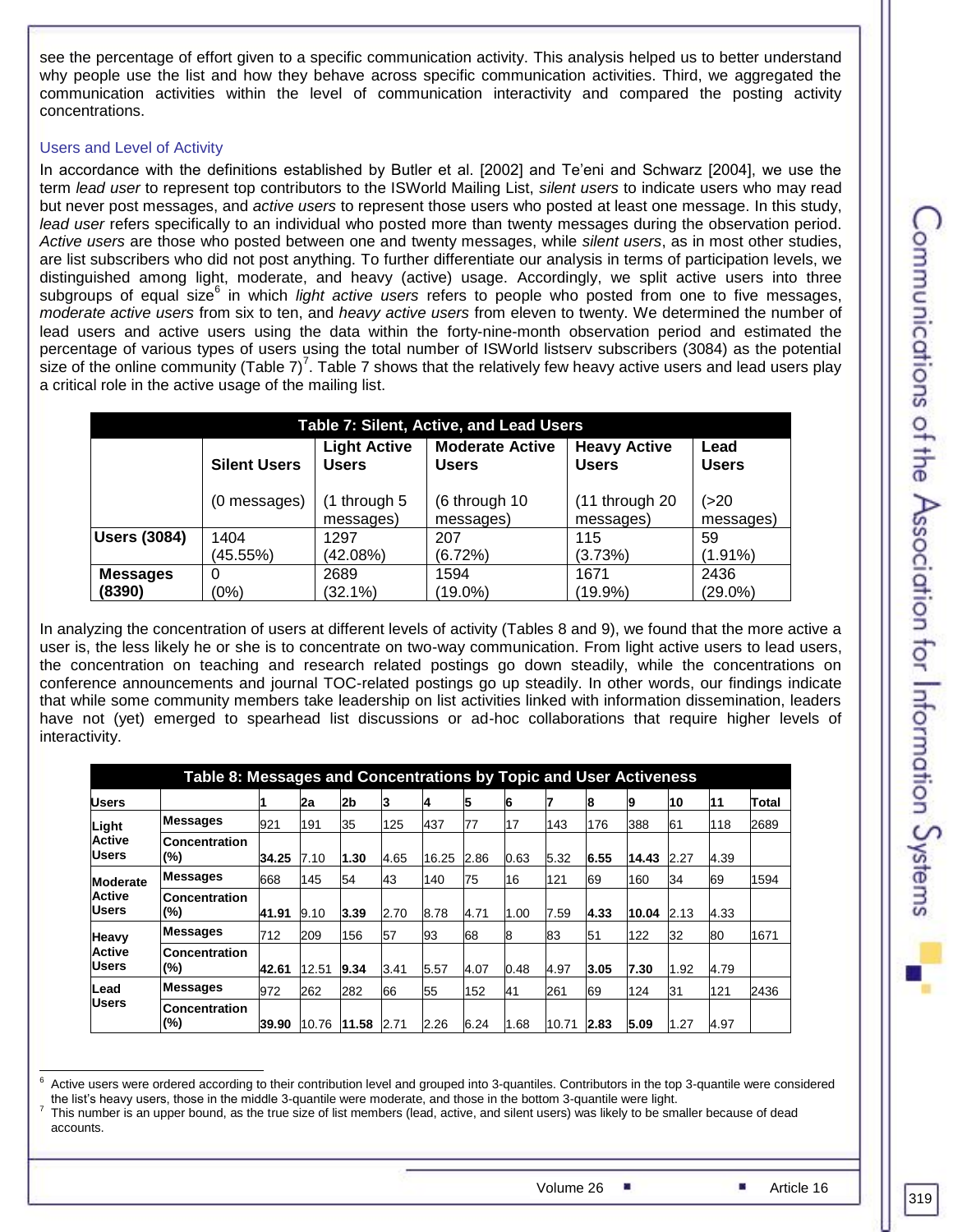| Table 9: Messages and User Concentration by Interactivity and<br><b>User Activeness</b> |                 |         |                |              |  |  |  |  |
|-----------------------------------------------------------------------------------------|-----------------|---------|----------------|--------------|--|--|--|--|
|                                                                                         |                 | One-Wav | <b>Two-Wav</b> | <b>Total</b> |  |  |  |  |
| <b>Light Active Users</b>                                                               | <b>Messages</b> | 1946    | 743            | 2689         |  |  |  |  |
|                                                                                         | Concentration   | 72.37%  | 27.63%         |              |  |  |  |  |
| <b>Moderate Active Users</b>                                                            | <b>Messages</b> | 1262    | 332            | 1594         |  |  |  |  |
|                                                                                         | Concentration   | 79.17%  | 20.83%         |              |  |  |  |  |
| <b>Heavy Active Users</b>                                                               | <b>Messages</b> | 1386    | 285            | 1671         |  |  |  |  |
|                                                                                         | Concentration   | 82.94%  | 17.06%         |              |  |  |  |  |
| <b>Lead Users</b>                                                                       | <b>Messages</b> | 2091    | 345            | 2436         |  |  |  |  |
|                                                                                         | Concentration   | 85.84%  | 14.16%         |              |  |  |  |  |

#### Gender Differences

Among the 1678 community members who posted messages, 1270 men posted 6792 messages and 376 women posted 1523 messages (Table 10). An additional fifty messages were posted using the names of organizations; no gender was attributed to these. For another twenty-two users responsible for a total of twenty-five messages, we were not able to determine the senders' gender.

| <b>Table 10: Gender and Messages Posted</b> |                                                                   |      |      |  |  |  |  |  |  |
|---------------------------------------------|-------------------------------------------------------------------|------|------|--|--|--|--|--|--|
|                                             | <b>Messages Posted</b><br><b>Average Messages</b><br><b>Users</b> |      |      |  |  |  |  |  |  |
| Male                                        | 1270                                                              | 6792 | 5.34 |  |  |  |  |  |  |
| <b>Female</b>                               | 376                                                               | 1523 | 4.05 |  |  |  |  |  |  |
| <b>Unknown</b>                              | 32                                                                | 75   | 2.34 |  |  |  |  |  |  |
| Total                                       | 1678                                                              | 8390 |      |  |  |  |  |  |  |

Regarding involvement in various message categories, there are no significant gender differences in the twelve communication categories (Tables 11 and 12)—with the important exception of open discussions (code 11), which interestingly represents the only complex two-way communication category. On average, 5.09 percent of total postings by men were contributed to open discussion, while only about half that percentage (2.59 percent) of total postings by women went to this category. This finding suggests that men tend to dominate open-discussion threads on ISWorld wherein participants state and defend opinions, argue positions, and propose solutions to open questions.

| Table 11: Messages and User Concentration by Topic and Gender |                             |       |       |                |      |                |      |      |       |       |       |     |      |              |
|---------------------------------------------------------------|-----------------------------|-------|-------|----------------|------|----------------|------|------|-------|-------|-------|-----|------|--------------|
|                                                               |                             |       | 2a    | 2 <sub>b</sub> | 3    | $\overline{4}$ |      |      |       | 8     | 9     | 10  | l11  | <b>Total</b> |
| Female                                                        | <b>Messages</b>             | 622   | 120   | 77             | 34   | 135            | 88   | 21   | 166   | 46    | 153   | 22  | 39   | 1523         |
|                                                               | <b>Concentration</b><br>(%) | 40.84 | 7.88  | 5.06           | 2.23 | 8.86           | 5.78 | 1.38 | 10.90 | 13.02 | 10.05 | .44 | 2.56 |              |
| <b>Male</b>                                                   | <b>Messages</b>             | 2612  | 680   | 446            | 257  | 585            | 282  | 61   | 437   | 316   | 635   | 135 | 346  | 6792         |
|                                                               | <b>Concentration</b><br>(%) | 38.46 | 10.01 | 6.57           | 3.78 | 8.61           | 4.15 | 0.90 | 6.43  | 4.65  | 9.35  | .99 | 5.09 |              |

| Table 12: Messages and User Concentration by Interactivity and Gender |                             |        |        |         |  |  |  |  |  |  |
|-----------------------------------------------------------------------|-----------------------------|--------|--------|---------|--|--|--|--|--|--|
|                                                                       | One-Way<br>Two-Way<br>Total |        |        |         |  |  |  |  |  |  |
| <b>Female</b>                                                         | <b>Messages</b>             | 1263   | 260    | 1523    |  |  |  |  |  |  |
|                                                                       | <b>Concentration</b>        | 82.93% | 17.07% | 100.00% |  |  |  |  |  |  |
| <b>Male</b>                                                           | <b>Messages</b>             | 5360   | 1432   | 6792    |  |  |  |  |  |  |
|                                                                       | <b>Concentration</b>        | 78.92% | 21.08% | 100.00% |  |  |  |  |  |  |

#### Academic Rank and Communication Patterns

The vast majority (91.5 percent) of the 1678 users who posted messages were academic users. They posted 7505 messages, which account for 89.5 percent of the total postings (Figure 7). We further categorized academic users into four groups based on their position and rank: (1) students, (2) post-docs and research associates, (3) junior faculty, and (4) senior faculty.

Communications of the Association for Information Systems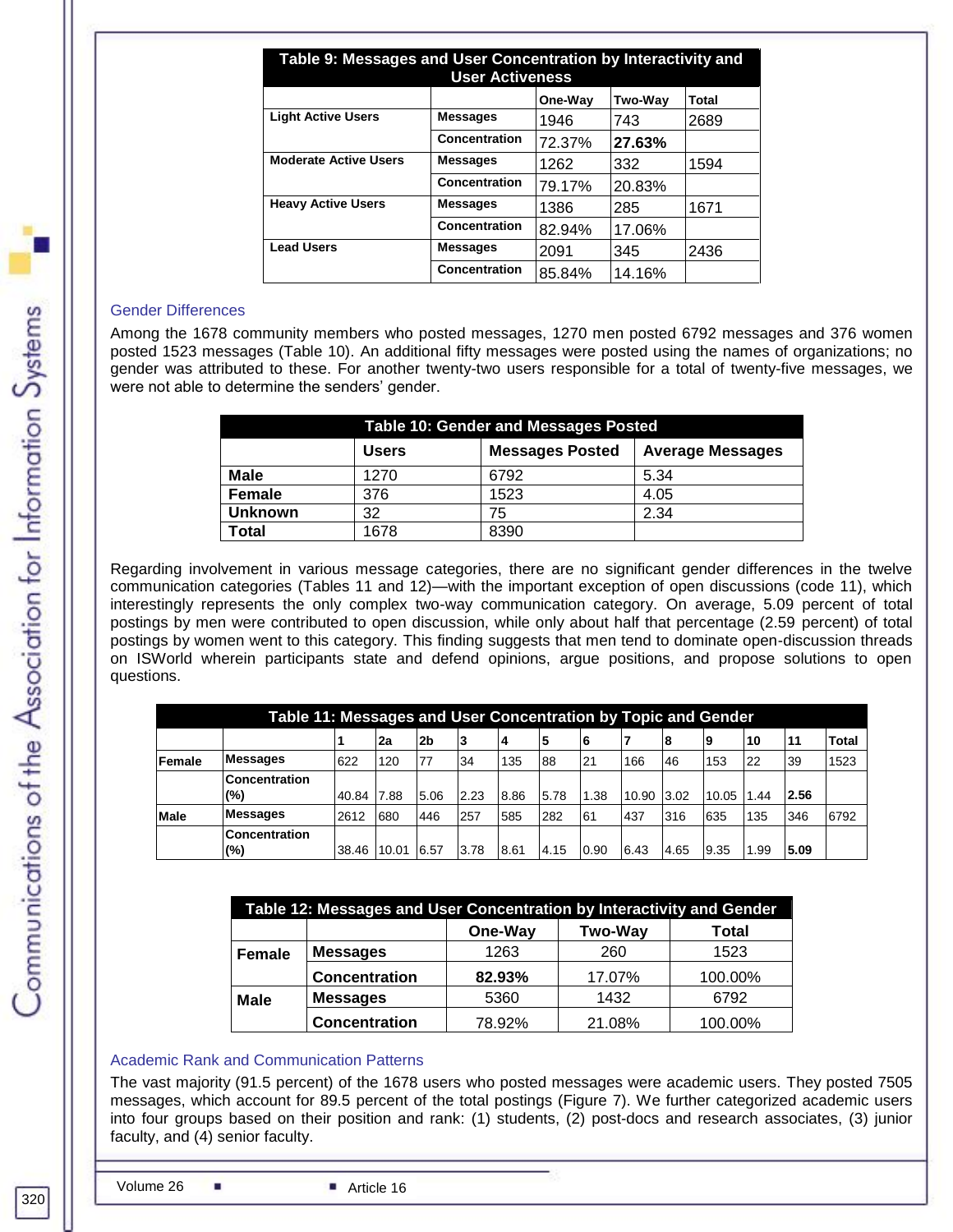The majority (56.2 percent) of active academic users are senior faculty while post-doctoral students or research associates account for only about one percent of all active academic users (Table 13). This is partially because IS departments are usually housed in business schools (in Northern America and most of Europe, at least), which typically employ few post-docs or other non-faculty research associates. Among active academic users, senior faculty members proved more active than junior faculty or students. On average, every active senior faculty member posted 6.12 messages, while an active junior faculty member and active student posted only 3.58 and 2.69 messages, respectively. Although it is arguable that junior faculty would benefit the most from participation in list discussions as they develop their research skills and teaching portfolios, they are in fact less active list users than their more experienced senior colleagues.



|                                |                               | <b>Table 13: Academic Rank and Messages</b> |                        |
|--------------------------------|-------------------------------|---------------------------------------------|------------------------|
|                                | <b>Active</b><br><b>Users</b> | <b>Messages</b><br><b>Posted</b>            | <b>Average Posting</b> |
| <b>Student</b>                 | 177                           | 477                                         | 2.69                   |
| Post-Doc/Research Associate 16 |                               | 34                                          | 2.13                   |
| <b>Junior</b>                  | 480                           | 1718                                        | 3.58                   |
| <b>Senior</b>                  | 862                           | 5276                                        | 6.12                   |
| <b>Total</b>                   | 1535                          | 7505                                        |                        |

Table 14 shows that academic rank corresponds with different types of communication patterns. While users of different rank exhibit similar concentrations on conference announcements, they have different concentrations in the other categories. Different concentration patterns show how ISWorld meets individual users' needs differently. The main purpose of active participation in the ISWorld listserv for PhD students is to help them solve research-related problems. Junior faculty typically have some administrative and/or editorial obligations, but for the majority of them research and teaching are their priorities. Senior faculty members, on the other hand, tend to take on more professional and institutional service responsibilities beyond basic research and teaching. The communication pattern shows that academic users' concentrations shift from two-way communication to one-way communication as their rank increases (Table 15). Concentrations on two-way communications went down from 48.64 percent to 16.45 percent as rank climbed from graduate student to senior faculty. However, the concentration of one-way communication went up from 51.36 percent to 83.55 percent. In other words, it seems senior faculty members find ISWorld an effective communication tool to inform the community about their own specific professional activities as well as to promote events they are involved with, and they often use it on behalf of their institutions and service functions. By contrast, junior faculty and Ph.D. students, who tend to be primarily concerned with producing research papers and developing teaching skills and methods, use the list in a more personal and interactive fashion, to try to solve specific problems or access and share experiences with the community.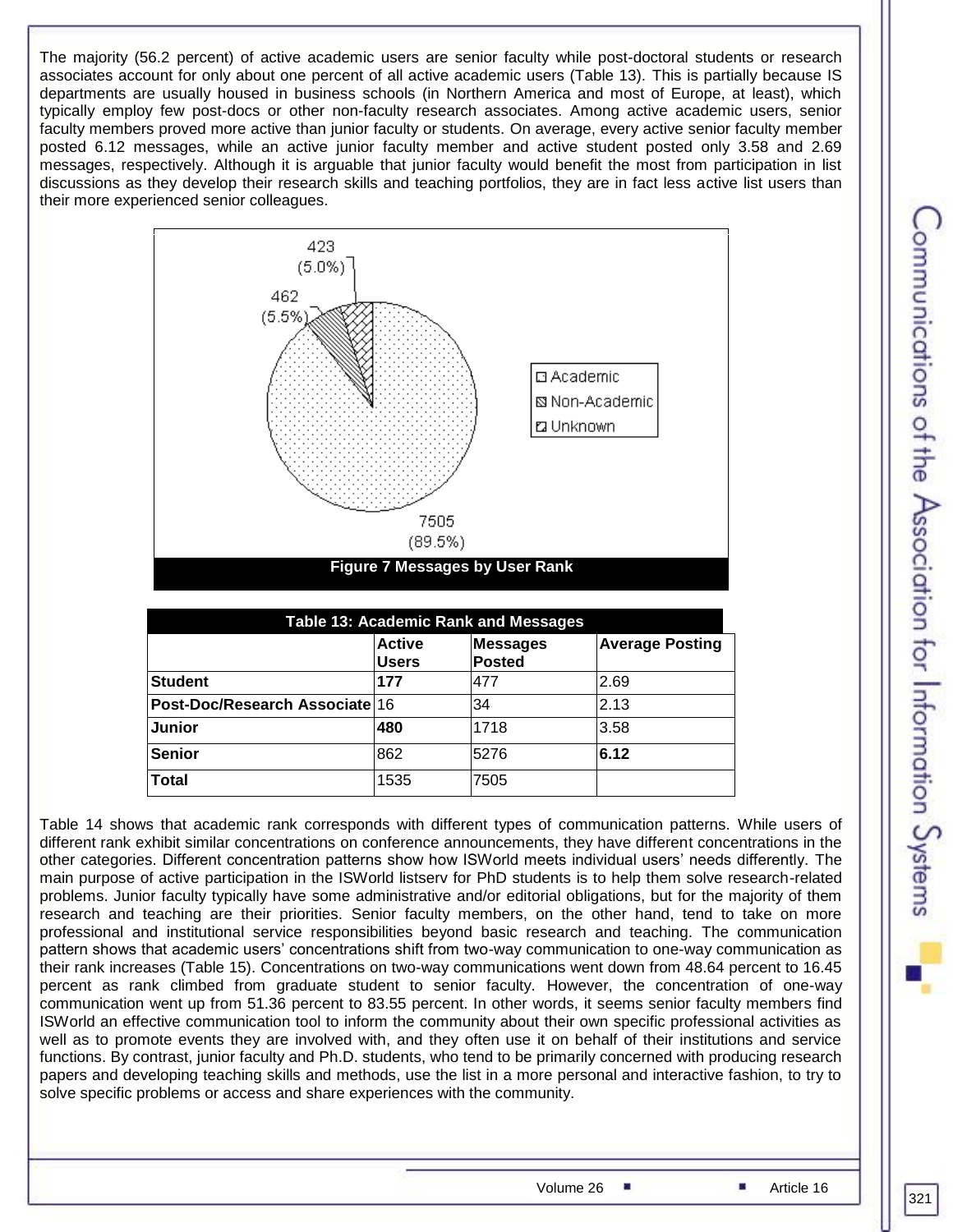| Table 14: Messages and Concentration by Topic and Rank |                             |       |       |      |      |       |      |      |      |      |       |      |      |       |
|--------------------------------------------------------|-----------------------------|-------|-------|------|------|-------|------|------|------|------|-------|------|------|-------|
| Rank                                                   |                             |       | 2a    | 2b   | 3    | 14    | 5    | 6    | 7    | 8    | 19    | 10   | 11   | Total |
| <b>Student</b>                                         | <b>Messages</b>             | 189   | 11    |      | 5    | 19    | 10   |      | 21   | 20   | 181   | 18   | 23   | 477   |
|                                                        | Concentration<br>(%)        | 39.62 | 2.31  | 0.00 | 1.05 | 1.89  | 2.10 | 0.00 | 4.40 | 4.19 | 37.95 | 1.68 | 4.82 |       |
| Post-Doc<br>/Research<br>Associate                     | <b>Messages</b>             | 15    | IЗ    |      | 12   | 3     | 0    |      | 12   |      | 8     | Ю    | IU.  | 34    |
|                                                        | <b>Concentration</b><br>(%) | 44.12 | 8.82  | 0.00 | 5.88 | 8.82  | 0.00 | 0.00 | 5.88 | 2.94 | 23.53 | 0.00 | 0.00 |       |
| <b>Junior</b>                                          | <b>Messages</b>             | 747   | 164   | 29   | 63   | 145   | 70   | 8    | 95   | 123  | 160   | 39   | 75   | 1718  |
|                                                        | Concentration<br>(%)        | 43.48 | 9.55  | 1.69 | 3.67 | 8.44  | 4.07 | 0.47 | 5.53 | 7.16 | 9.31  | 2.27 | 4.37 |       |
| <b>Senior</b>                                          | <b>Messages</b>             | 2058  | 570   | 409  | 189  | 541   | 228  | 60   | 353  | 192  | 341   | 104  | 231  | 5276  |
|                                                        | Concentration<br>(%)        | 39.01 | 10.80 | 7.75 | 3.58 | 10.25 | 4.32 | 1.14 | 6.69 | 3.64 | 6.46  | 1.97 | 4.38 |       |

|                           | Table 15: Messages and Concentration by Interactivity and Rank |        |                       |         |  |
|---------------------------|----------------------------------------------------------------|--------|-----------------------|---------|--|
| Rank                      |                                                                |        | One-Way Two-Way Total |         |  |
| <b>Student</b>            | <b>Messages</b>                                                | 245    | 232                   | 477     |  |
|                           | <b>Concentration</b>                                           | 51.36% | 48.64%                | 100.00% |  |
| Post-Doc/                 | <b>Messages</b>                                                | 25     |                       | 34      |  |
| <b>Research Associate</b> | <b>Concentration</b>                                           | 73.53% | 26.47%                | 100.00% |  |
| Junior Faculty            | <b>Messages</b>                                                | 1321   | 397                   | 1718    |  |
|                           | <b>Concentration</b>                                           | 76.89% | 23.11%                | 100.00% |  |
| <b>Senior Faculty</b>     | <b>Messages</b>                                                | 4408   | 868                   | 5276    |  |
|                           | <b>Concentration</b>                                           | 83.55% | 16.45%                | 100.00% |  |

#### **Limitations**

The study has two major limitations. First, given the constraints of archival data, some user characteristics could not be identified accurately. Fortunately, the missing values represent only a small percentage of the entire data setting. Second, archival data provide a lot of information about the relationships between communication patterns and individual user differences, but they cannot show us user perceptions, which might convey additional information about user motivation and satisfaction with respect to participating in this online community.

#### **VI. CONCLUSION**

This study reported on an exploratory investigation about how the ISWorld Mailing List has been used historically. Archival data created over forty-nine months were coded and analyzed. The data analysis presented in Section V supplied both macro- and micro-level perspectives of the observable usage of the ISWorld Mailing List over a fouryear period. At the macro level, the analysis demonstrates the list's major functions and trends over time. At the micro level, the analysis shows different users' communication patterns.

The four major organizational goals of the AIS online community are to support professional development, knowledge management, community development and administration, and universal access. The observed use of the mailing list is largely consistent with these four objectives, although the mailing list primarily serves the professional-development-related functions. Analysis concerning the evolution of the ISWorld Mailing List shows that the list on the whole has been growing and maturing over time, but growth across different levels of interactive communication activities is unbalanced. On the one hand, one-way communication (e.g., announcement broadcasts) showed steady growth, which reflects a healthy development and cultivation of the AIS community. On the other hand, some of the higher levels of interactive communication activities, especially research-related exchanges, declined or stagnated during the period under observation. We believe it is important to acknowledge the possibility that if the overall trend toward list usage with low levels of interactivity continues, it may in the long term reduce members' motivation to use the ISWorld list for serious discussions and eventually marginalize two-way communication.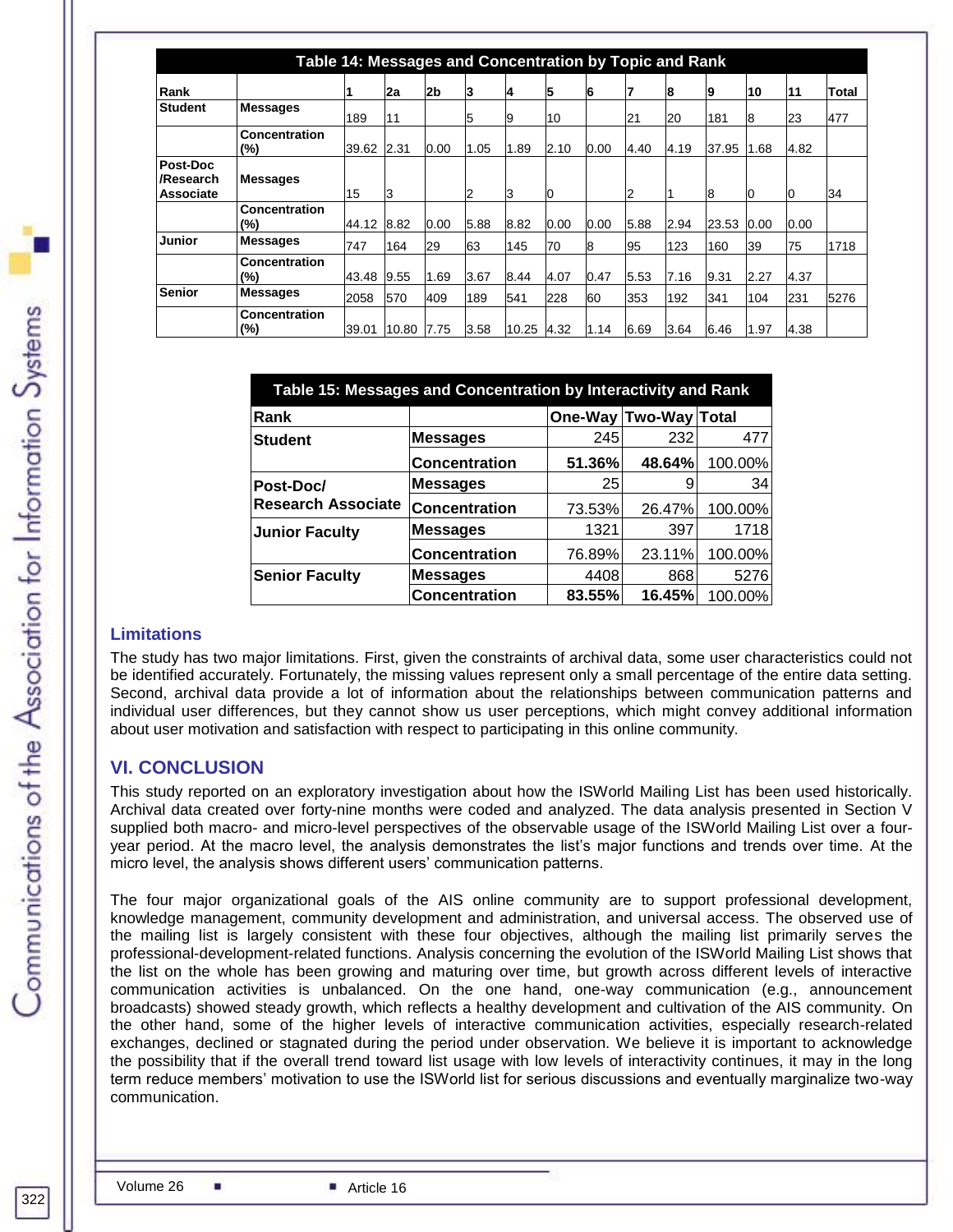Our data analysis of the user characteristics and communication patterns shows that users with different characteristics tend to use it for different purposes and in different ways. For example, senior male members of the academic community from North America dominate the mailing list; their specific characteristics appear related to their preference for certain forms of communication. Most community members do not actively participate frequently and post very few messages. Those users who do use the list's more interactive communication features are mostly junior-level members.

Although the archival data from the ISWorld Mailing List show us only the tip of the AIS iceberg, several interesting insights emerge from our study. Our findings indicate that the ISWorld Mailing List generally shows healthy growth over time. It has become an increasingly valued communication platform used by its community members for various purposes. As of April 2006, its reach had extended to include at least fifty-seven countries or regions. (It must be noted, however, that some of this observed growth may be due to the parallel growth of AIS in absolute terms, rather than the increased relative usage of ISWorld.) We found that while the list supports various activities of community cultivation and professional development, the results were mixed in terms of supporting knowledge management functions. While communication activities at low levels of interactivity (i.e., knowledge dissemination using one-way communication) flourish, there appears to be a decline in using higher-level forms of interactive communication to also support knowledge sharing and knowledge construction. However, it might not be necessarily effective for the list to address all three objectives. Rather, one possibility may be to redesign the list by capitalizing on its current strength, that is to focus even more on the role it plays in terms of knowledge dissemination, and to complement the list with new two-way communication features and tools that are more specifically designed to address the knowledge sharing and knowledge construction objectives.

The vast majority of users exhibits mostly passive behavior on the list. Most users go to the list primarily to obtain information, not so much to actively communicate with others. A healthy community should be able to stimulate activity at a broader level. Another problem concerns user stratification. While universal access is one of the stated major objectives for ISWorld, it attracts more users with certain attributes than others. Male users and users with senior academic status tend to be the major players. This suggests that the list does not meet the needs of its community members equally. It is also a concern that the majority of potential members do not actively use the list or, worse, do not even sign up for it. For example, Ph.D. students arguably could be the most active users in terms of knowledge-seeking and exchange communications, but the use of the list is not geared toward offering these students a conducive platform. Finally, we would like to add also that Yu et al. [2009] interestingly found in another study that ISWorld has not yet been successful in stimulating extensive discussions from places beyond the Englishspeaking world, despite the AIS's strategic goal to evolve into a truly global community. These are some of the current limitations that we found in the list usage. They all present opportunities for the AIS to launch new tools, perhaps taking advantage of new media technologies, that would address these limitations.

We conclude this paper by proposing some possible ways to address the problems we have identified. Modifying list policies, governance structure, and the technological design of the user interface and the features and tools offered to the community are potentially fruitful ways to improve ISWorld's effectiveness.

One possibility is to provide customized filters and relax list policy in order to encourage more interactive communications. Using technology to help users navigate a more complex communication space will be critical for allowing people to partake more easily in conversations they find relevant and useful for their specific needs, while also protecting them from unnecessary information that may otherwise overwhelm and deter them from participating actively in list activities. ISWorld could allow users to manage their personal accounts by providing filter options that categorize e-mail messages by content, purpose, and communication types. The codes we use in this paper could provide a useful starting point in constructing such categorization. In this model, since users would receive only email messages that interest them, information overload would be considerably reduced.

Another possibility is to split the ISWorld Mailing List into two or three sub-lists based either on types of communication process or user (including prospective user) attributes. If based on communication types, two basic sub-lists might be an "information dissemination" listserv (one-way communication tool) and an "interactive communication" listserv (two-way communication tool), addressing user needs in two different respects. Given the current policy constraints of the ISWorld Mailing List, two separate mailing lists could serve the community better than a unified list. If based on user attributes, an additional sub-list could be set up for Ph.D. students and their mentors (and perhaps similarly for junior faculty), who might benefit most effectively from better support in the areas of professional development and knowledge sharing. Finally, we would also propose better integration with related

323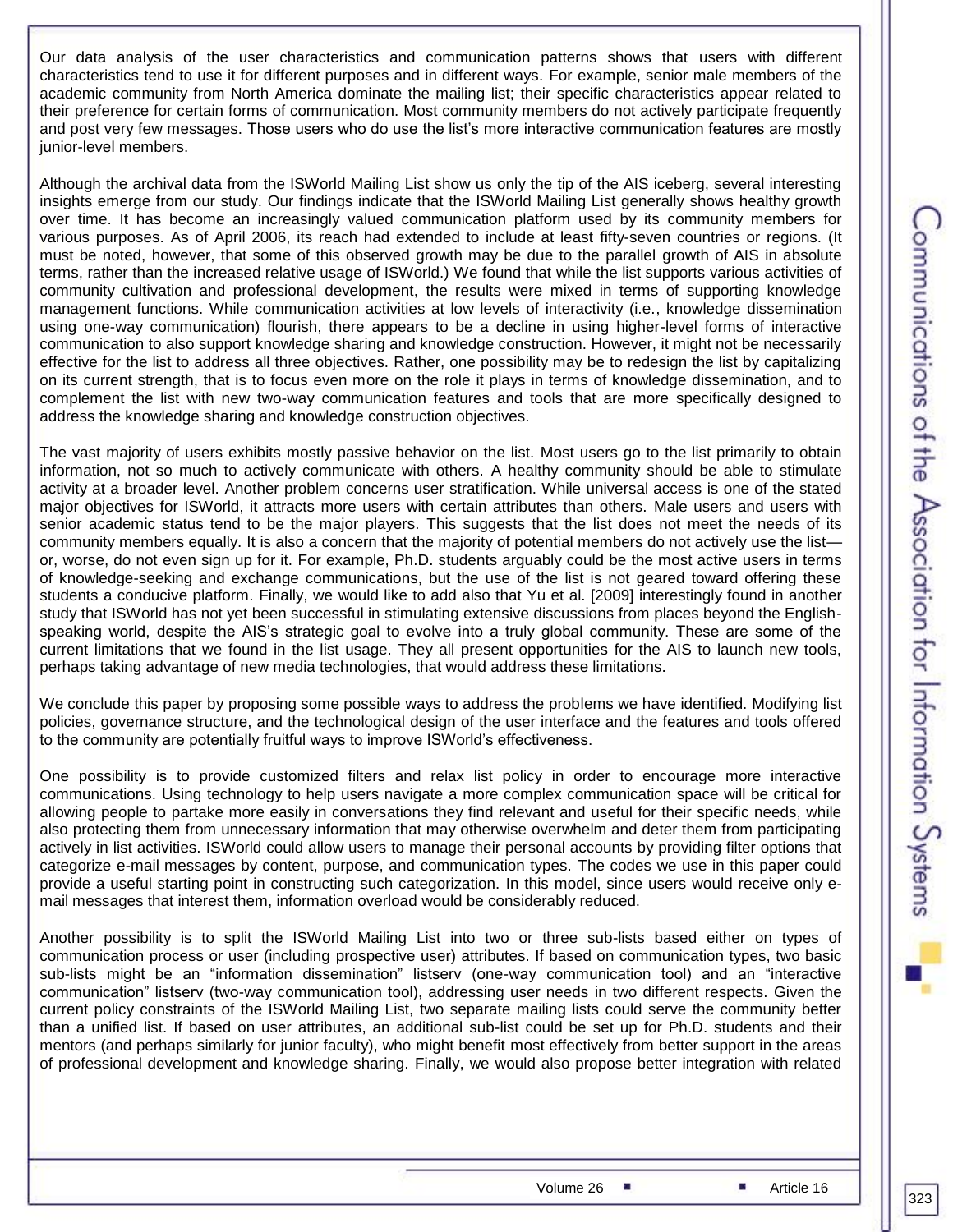lists from local chapters and SIGs, so that members can use ISWorld as their main community platform while also interacting with colleagues on specific professional interests in refined sub-media<sup>8</sup>.

To overcome some of the current technological constraints, we would suggest adopting new and more effective communication media such as social networking tools, wikis, and blogs in the ISWorld community. These tools can be used to augment the ISWorld Mailing List specifically by facilitating interactive communications. Although (in 2008) ISWorld.org launched some research wikis on its website, they have not yet drawn significant attention from community members. While these nascent efforts to facilitate knowledge construction are a welcome development, much work remains to be done to encourage both bottom-up approaches (e.g., wikis on specific research topics initiated by members) and top-down approaches (e.g., developing marketing materials to promote the IS specialization). We strongly believe that AIS should take an active role in creating and maintaining wikis on topics in an organized manner, such as creating "official" AIS wikis, while still allowing the member-driven creation of wikis on any relevant and appropriate topic (these could be known as organic but "unofficial community wikis"). Introducing social networking capabilities would offer another powerful layer to the site. All of these social media tools could provide users with better opportunities to express themselves and exchange and create knowledge with fewer boundaries. With more effective communication media harnessed to meet and perhaps even exceed the more specific needs of ISWorld's members, the traditional ISWorld Mailing List could then be used purely for its current strength: as a highly efficient tool in the dissemination of critical yet general professional community information.

#### **REFERENCES**

*Editor's Note*: The following reference list contains hyperlinks to World Wide Web pages. Readers who have the ability to access the Web directly from their word processor or are reading the paper on the Web, can gain direct access to these linked references. Readers are warned, however, that:

1.These links existed as of the date of publication but are not guaranteed to be working thereafter.

2.The contents of Web pages may change over time. Where version information is provided in the References, different versions may not contain the information or the conclusions referenced.

3.The author(s) of the Web pages, not AIS, is (are) responsible for the accuracy of their content.

4.The author(s) of this article, not AIS, is (are) responsible for the accuracy of the URL and version information.

- Bailey, B., and J. Konstan (2006) "On the Need for Attention-Aware Systems: Measuring Effects of Interruption on Task Performance, Error, and Affective State, *Computers in Human Behavior* (22)4, pp. 685–708.
- Brown, A., and A. Palinscar (1989) "Guided, Cooperative Learning and Individual Knowledge Acquisition" in Rensick, L.B. (ed.) *Knowing, Learning and Instruction: Essays in Honor of Robert Glaser*, Mahwah, NJ: Lawrence Erlbaum, pp. 393–451.

Bryman, A., and E. Bell (eds.) (2004) *Business Research Method,* New York, NY: Oxford University Press.

- Butler, B., et al. (2003) "Community Effort in Online Groups: Who Does the Work and Why?" in Weisband, S., and L. Atwater (eds.) *Leadership at a Distance*, Mahwah, NJ: Lawrence Erlbaum.
- Coyle, J.R., and E. Thorson (2001) "The Effects of Progressive Levels of Interactivity and Vividness in Web Marketing Sites‖, *Journal of Advertising* (30)3, pp. 65–77.

Fleiss, J. (1981) *Statistical Methods for Rates and Proportions, 2nd edition,* New York, NY: John Wiley & Sons.

- Ghose, S., and W.Y. Dou (1998) "Interactive Functions and Their Impacts on the Appeal of Internet Presences Sites", *Journal of Advertising Research* (38)2, pp. 29–43.
- Gillie, T., and D. Broadbent (1989) "What Makes Interruptions Disruptive? A Study of Length, Similarity, and Complexity‖, *Psychological Research* (50), pp. 243–250.

―ISWorld Net Backgrounds‖ (2006) [http://www.isworld.org/background/about.html](http://www.isworld.org/background/about.htm) (current May 25, 2006).

Jonassen, D., et al. (1995) "Constructivism and Computer-Mediated Communication in Distance Education", The *American Journal of Distance Education* (9)2, pp. 7–26.

l

<sup>8</sup> Independent from the research we have presented in the present paper, the AIS Technology Strategy Committee decided to move the ISWorld Mailing List to a new listserv provider on December 14, 2009. The ability to dynamically create new lists to better meet the needs of the community was cited as the main reason for the move. This decision is consistent with and supported by the findings that we have reported. The authors are pleased to see the AIS implement strategic changes to their online presence that is in line with some of the recommendations that we offered based on our own analysis and we look forward to participating in a more dynamic and productive IS community.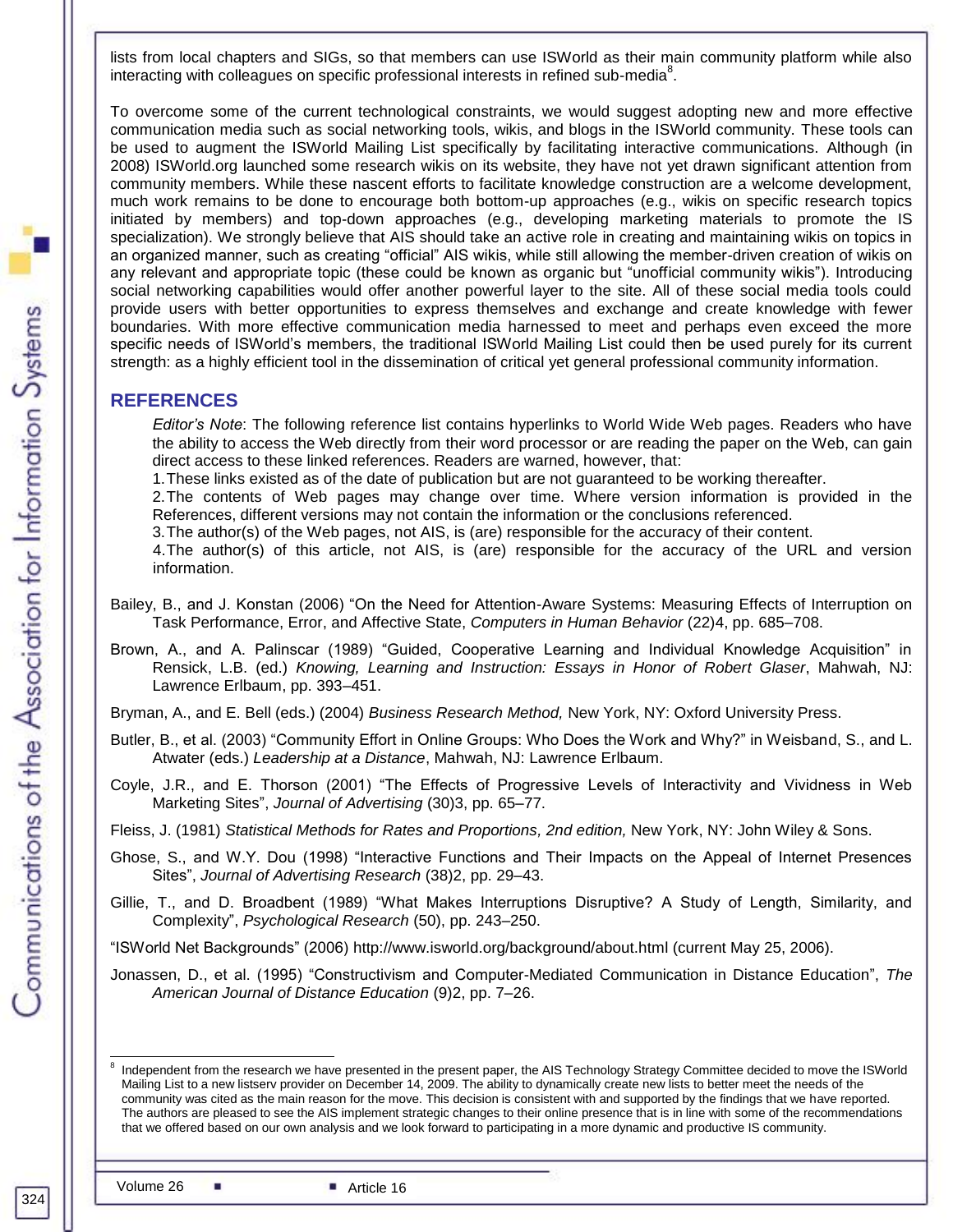- Jones, Q., G. Ravid, and S. Rafaeli (2004) "Information Overload and the Message Dynamics of Online Interaction Spaces: A Theoretical Model and Empirical Exploration", Information Systems Research (15)2 (June), pp. 194–209.
- Krippendorff, K. (1980) *Content Analysis: An Introduction to its Methodology*, Newbury Park, CA: Sage.
- Lave, J., and E. Wenger (1991) *Situated Learning. Legitimate Peripheral Participation*, Cambridge, UK: Cambridge University Press.
- Loebbecke, C., et al. (2003) "Different IS Research Communities: Are They Competitors, Complements, or Ignoring Each Other?" *Communications of the AIS* (11), pp. 513–524.
- Lowry, P.B., et al. (2009). "The CMC Interactivity Model: How Interactivity Enhances Communication Quality and Process Satisfaction in Lean-Media Groups", Journal of Management Information Systems (26)1, pp. 159-200.
- Mark, G., Gonzales, V., and J. Harris (2005) "No Task Left Behind? Examining the Nature of Fragmented Work" in *Proceedings of the Conference on Human Factors in Computer Systems,* ACM Press, pp. 321–330.
- Matzat, U. (2004) "Academic Communication and Internet Discussion Groups: Transfer of Information or Creation of Social Contacts?‖ *Social Networks* (26)3, pp. 221–255.
- McMillan, S.J., and J.-S. Hwang (2002) "Measures of Perceived Interactivity: An Exploration of the Role of Direction of Communication, User Control, and Time in Shaping Perceptions of Interactivity", *Journal of Advertising* (31)3, pp. 29–42.
- McMillan, S.J., J.-S. Hwang, and J. Lee (2003) "Effects of Structural and Perceptual Factors on Attitudes Toward the Website‖, *Journal of Advertising Research* (43)4, pp. 400–409.
- Preece, J. (2000) *Online Communities: Designing Usability, Supporting Sociability*, New York, NY: Wiley & Sons.
- Rafaeli, S. (1988) "Interactivity: From New Media to Communication" in Hawkins, R.P., and J.M. Wiemann (eds.) *Advancing Communication Science: Merging Mass and Interpersonal Processes*, Newbury Park, CA: Sage, pp. 110–134.
- Rafaeli, S., and F. Sudweek. (1997) "Networked Interactivity", *Journal of Computer-Mediated Communication* (2)4, [http://www.207.201.161.120/jcmc/voI2/issue4/rafaeU.sudweeks.html.](http://www.207.201.161.120/jcmc/voI2/issue4/rafaeU.sudweeks.html)
- Reder, S., and R.G. Schwab (1990) "The Temporal Structure of Cooperative Activity" in *Proceedings of the Conference on Computer Supported Cooperative Work (CSCW'90)*, ACM Press, pp. 303–316.
- Schoberth, T., J. Preece, and A. Heinzl (2003) "Online Communities: A Longitudinal Analysis of Communication Activities‖, *in Proceedings of the 36th Hawaii International Conference on System Sciences (HICSS).*
- Shirky, C. (2008) *Here Comes Everybody: The Power of Organizing Without Organizations*, New York: The Penguin Press.
- Sicilia, M., S. Ruiz, and J.L. Munuera (2005) "Effects of Interactivity in a Web Site: The Moderating Effect of Need for Cognition‖, *Journal of Advertising* (34)3, pp. 31–45.
- Te'eni, D., and A. Schwarz (2004) "Communication in the IS Community: a Call for Research and Design", *CAIS* (13), pp. 521–543.
- Teo, H.H., et al. (2003) "An Empirical Study of the Effects of Interactivity on Web User Attitude", *International Journal of Human-Computer Studies* (58), pp. 281–305.
- Venolia, G.D., and C. Neustaedter (2003) "Understanding Sequence and Reply Relationships with Email Conversations‖, in *Proceedings of the Conference on Human Factors in Computer Systems*, ACM Press, pp. 361–368.
- Wenger, E. (1998) *Communities of Practice—Learning, Meaning, and Identity*, Cambridge, UK: Cambridge University Press.
- Wenger, E., R. McDermott, and W.M. Snyder (2002) *Cultivating Communities of Practice*, Boston, MA: Harvard Business School Press.
- Yu, M.Y., N. Kumar, and K.R. Lang (2009) "Internationalization of Online Professional Communities: An Empirical Investigation of AIS-ISWorld‖, *International Journal of Electronic Collaboration* (5)1, pp. 13–31.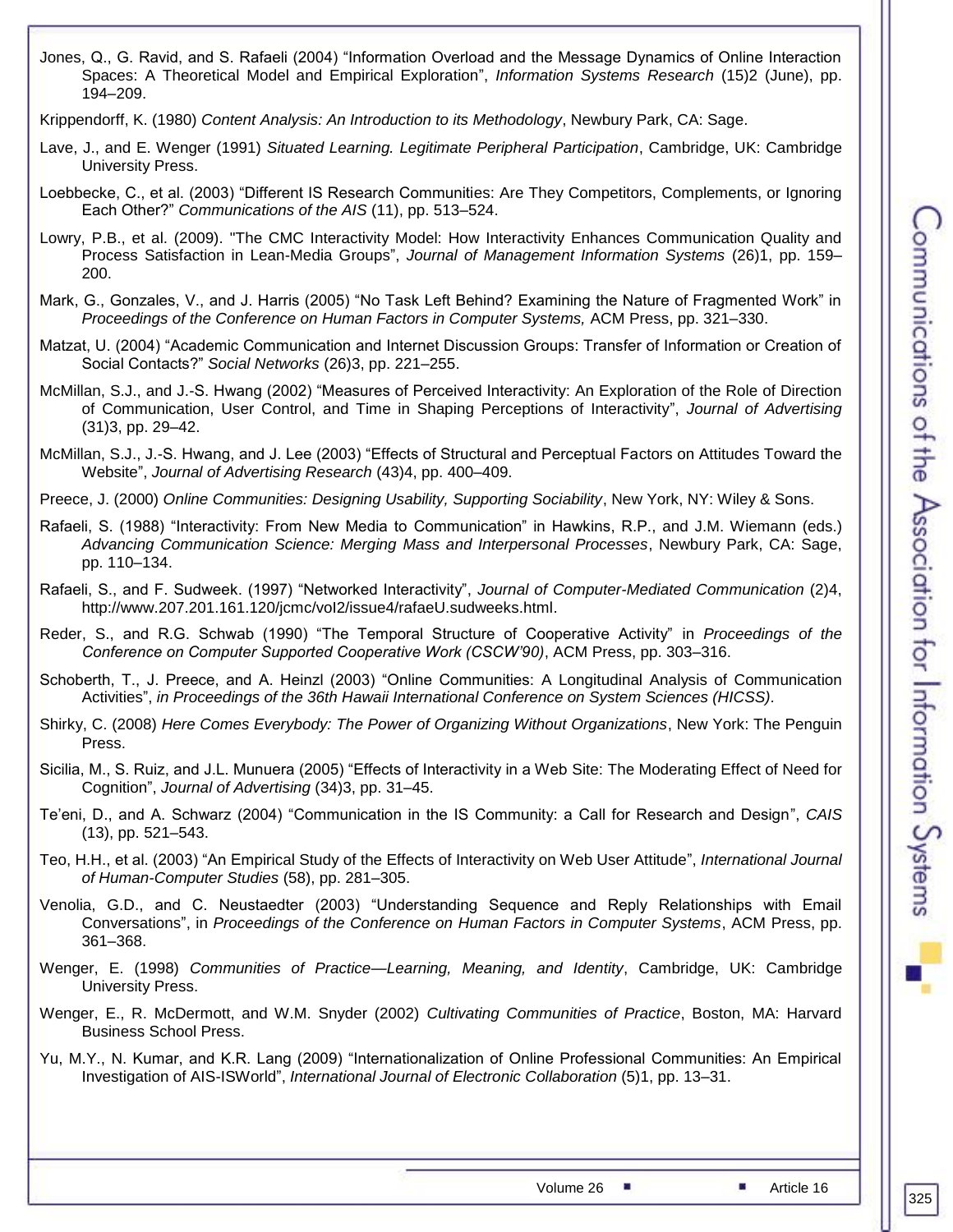# **APPENDIX 1: MISSION STATEMENT AND LIST POLICY<sup>9</sup>**

#### **THE ISWORLD MAILING LIST**

This page contains information about the **ISWorld Mailing List**, a mailing list designed to serve the needs of the Information Systems academic community. The list is supported and funded by the [Association for](http://www.aisnet.org/)  [Information Systems](http://www.aisnet.org/), with resources provided by [University College Dublin](http://www.ucd.ie/) and the [Information](http://www.uhisrc.com/)  [Systems Research Center](http://www.uhisrc.com/) at the University of Houston.

The ISWorld List was founded in November 1994 by John Mooney at University College Dublin. The initial subscription was drawn from an amalgamation of the ICIS-L list, then maintained by Rick Watson at the University of Georgia, and the CIS-L list, then maintained by Al Bento at the University of Baltimore. In December 1994, ISWorld had 1,384 subscribers across thirty-two countries.

#### **Policy and Intended Usage**

1. The ISWorld List is primarily for use by Information Systems faculty, doctoral students, and researchers.

2. The purpose of the ISWorld List is to be a broadcast medium for IS-related information of interest to, and relevant for, members of the IS academic community.

3. AIS does **not** publish messages on the ISWorld List; AIS and the ISWorld List service providers provide facilities that enable ISWorld subscribers who originate content to publish that content on the ISWorld List.

4. Only ISWorld subscribers may distribute messages over ISWorld.

5. The ISWorld List should **not** be used as a forum for discussion unless that discussion is directly IS-related **and** is of significant importance to a large majority of ISWorld subscribers.

6. The ISWorld List should **not** be used to advertise events, items, or services that are marketed to generate profit without advance written permission of the AIS President.

7. The ISWorld List should **not** be used for personal communication (e.g., change of contact details) or selfpromotion.8. The ISWorld List should **not** be used to distribute file attachments. Instead, a message containing a URL to the file may be distributed.

9. The ISWorld List should **not** be used for student exercises.

10. The ISWorld List should **not** be used for repeated distribution of the same information.

11. Organizers of non-AIS conferences that are of interest to the IS community are permitted to distribute **one** call for papers (CFP) for their conference plus **one** submission deadline reminder AND **one** message relating to registration/program information plus **one** reminder. This policy specifically denies CFP postings by individual tracks within a conference. Multi-track conferences should coordinate a single ISWorld posting containing URLs to further detailed information.

12. In order to minimize the level of superfluous postings while maintaining the dynamics of an unmoderated list, replies to messages posted on the list are by default sent only to the Sender of the original posting.

13. AIS reserves the right to edit or amend ISWorld List policy.

If you have any doubt regarding the appropriateness of your posting, feel free to contact the *[Vice President of](http://www.aisnet.org/directory.shtml#council)  [Communications](http://www.aisnet.org/directory.shtml#council) of the Association for Information Systems.*

The ISWorld List is part of the [ISWorld Net](http://www.isworld.org/) initiative designed to provide a single entry point to intellectual resources related to information systems technology and to promote the development of an international information infrastructure for creating, disseminating, and applying knowledge.

#### **ISWorld List Rules**

ISWorld subscribers must agree to the following Conditions of Use to confirm the distribution of a message to the ISWorld List.

Senders must confirm that they accept the List Usage Policy and Conditions:

<sup>-&</sup>lt;br>9 The text of this Appendix 1 has been edited for grammatical and formatting consistency with the rest of the present paper. The meaning of its content has not been changed as a result.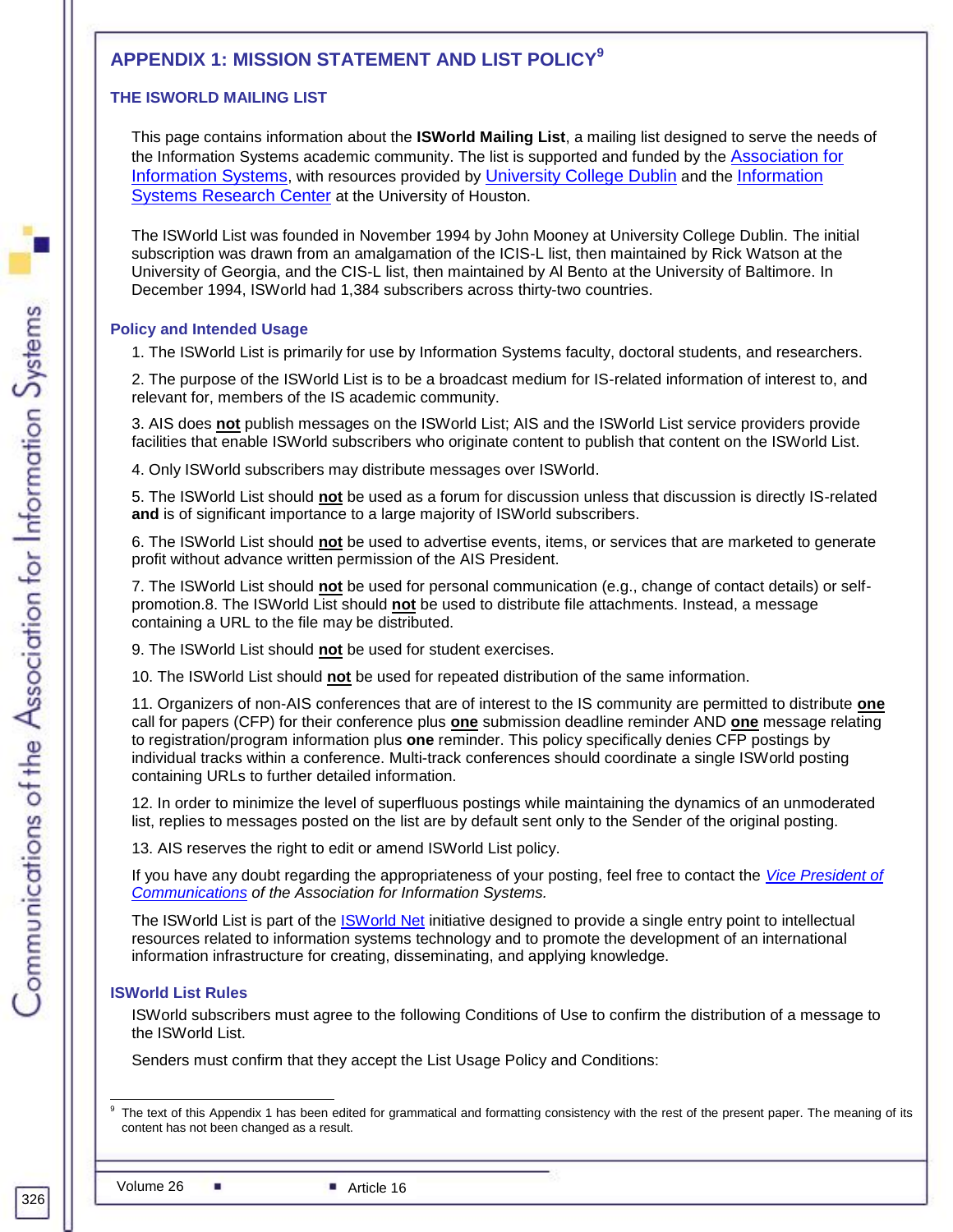1. The Sender acknowledges that he or she is the publisher of the message to be distributed on the ISWorld List. AIS and the ISWorld List service providers take no responsibility for the content of any message unless it is directly disseminated by AIS.

2. The Sender acknowledges that (i) the ISWorld List is **not** moderated, (ii) all messages will be automatically distributed in unedited form to all ISWorld subscribers, (iii) the content of the messages is limited to information systems matters, and (iv) the message has a subject line that clearly reflects the content of the message.

3. The Sender warrants that the content of the message is not (i) confidential, (ii) in violation of any copyright law, (iii) defamatory, or (iv) in violation of any other law.

4. The Sender warrants that the message is not inflammatory, offensive, or political in content, tone, or implication to any member of the diverse, global, and multi-cultural ISWorld community.

5. The Sender warrants that the content distributed is in the public domain or that the Sender owns copyright in the material or has a license to publish the material.

6. The Sender warrants that information contained within the posting has not been previously distributed over ISWorld. Individuals who are uncertain whether their posting has been successfully distributed should check the online archive to verify this, rather than distributing the message a second time.

7. Individuals using ISWorld to solicit information from the ISWorld community agree to provide the community with a summary of the responses obtained, either by distributing the summary through ISWorld or by distributing a URL for the summary.

8. The Sender indemnifies AIS and the ISWorld List service providers against any liabilities that may incur as a result of any message sent by the Sender.

9. At the discretion of the President of AIS or the ISWorld List manager, AIS reserves the right to unsubscribe temporarily or permanently any ISWorld subscriber who fails to abide by these conditions and also to remove any postings from archives of the ISWorld List with or without cause.



# **APPENDIX 2: ADDITIONAL FIGURES**

**Figure 9: Conference Announcement Quaterly**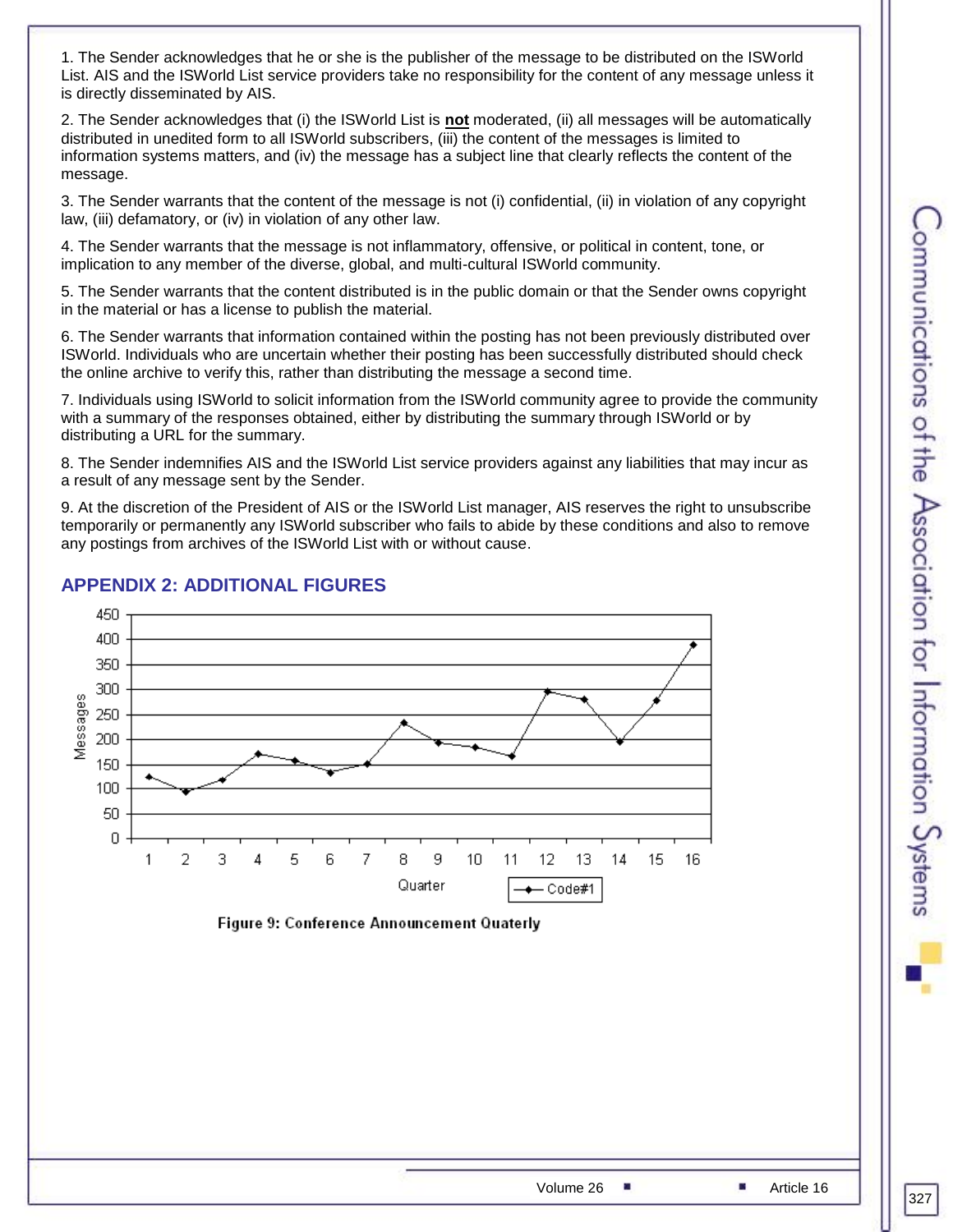

**Figure 10: Job Position Announcement Quarterly** 

# **ABOUT THE AUTHORS**

**Martin Yuecheng Yu** is a Ph.D. candidate in the Department Of Computer Information Systems at the Zicklin School of Business at Baruch College, City University of New York. He has an M.Phil. in information systems from Hong Kong University of Science and Technology and B.E. in energy engineering from Shanghai Jiaotong University. His current research interests are in the fields of knowledge management, online community, digital divide, and technology adoption.

**Karl Reiner Lang** is a Professor of Information Systems at the Zicklin School of Business at Baruch College, City University of New York (CUNY), in New York City. His current research interests include organizational decisionmaking, digital co-creation, online communites, and issues related to the newly arising informational society. He holds a Ph.D. in Management Science from the University of Texas at Austin. His findings have been published in a range of journals, including *Communications of the ACM, Journal of Management Information Systems, Decision Support Systems, Computational Economics,* and *Annals of Operations Research.* He is also Associate Editor of the journals *Decision Support Systems,* and *Electronic Commerce Research and Applications.* Karl lives with his wife and daughter in Brooklyn, New York.

**Nanda Kumar** is an Associate Professor of Information Systems at Baruch College, City University of New York. He received his Ph.D. in Management Information Systems from the University of British Columbia in 2003. His current research interests include Technology Policy, Organizational and Societal Impact of IS, and Human-Computer Interaction. His work has appeared in journals such as *Information Systems Research, MIS Quarterly, Communications of the ACM, Decision Support Systems, IEEE Transactions*, and *IEEE Computer.*

Copyright © 2010 by the Association for Information Systems. Permission to make digital or hard copies of all or part of this work for personal or classroom use is granted without fee provided that copies are not made or distributed for profit or commercial advantage and that copies bear this notice and full citation on the first page. Copyright for components of this work owned by others than the Association for Information Systems must be honored. Abstracting with credit is permitted. To copy otherwise, to republish, to post on servers, or to redistribute to lists requires prior specific permission and/or fee. Request permission to publish from: AIS Administrative Office, P.O. Box 2712 Atlanta, GA, 30301-2712, Attn: Reprints; or via e-mail from [ais@aisnet.org.](mailto:ais@gsu.edu)